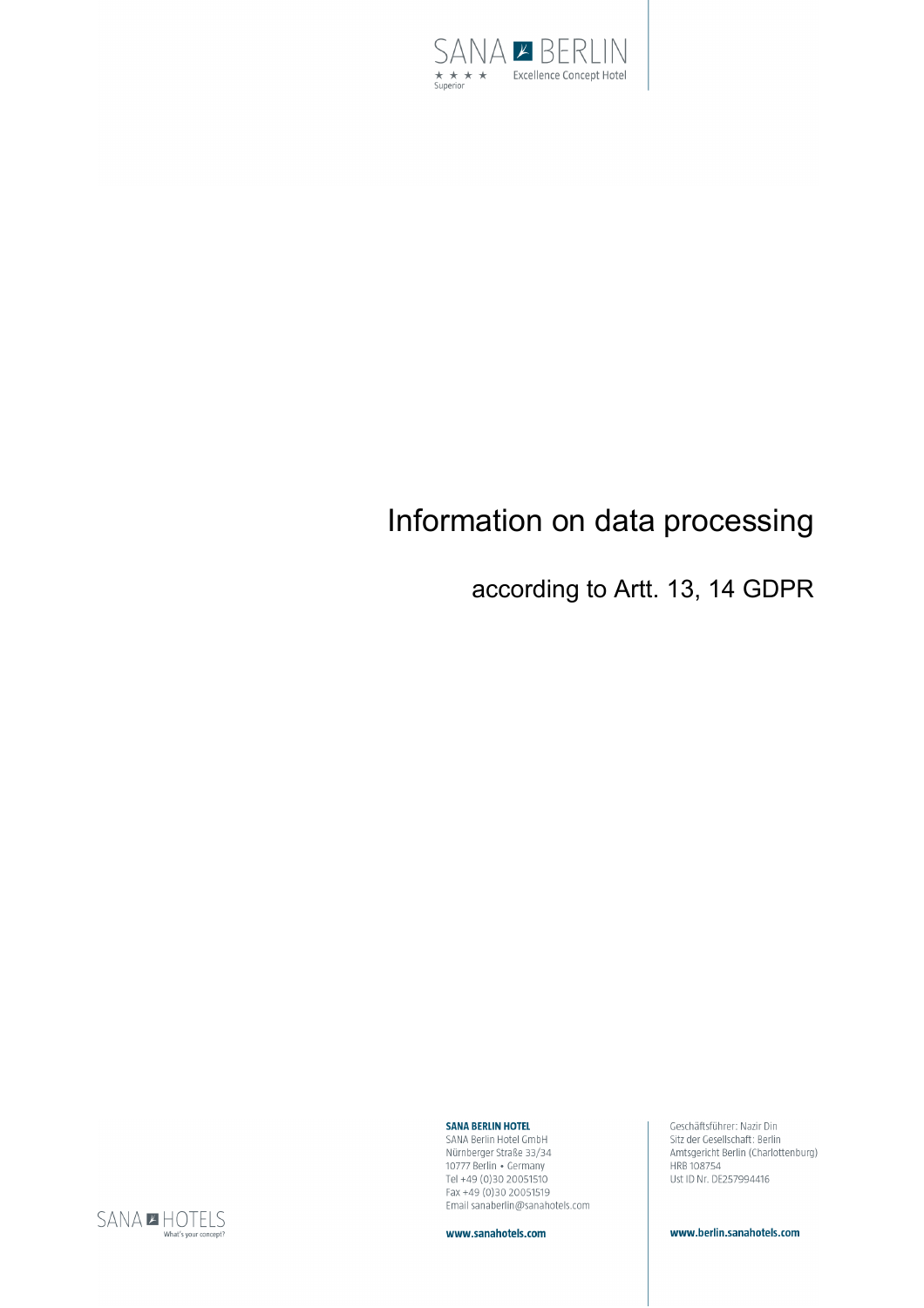# **Table of contents**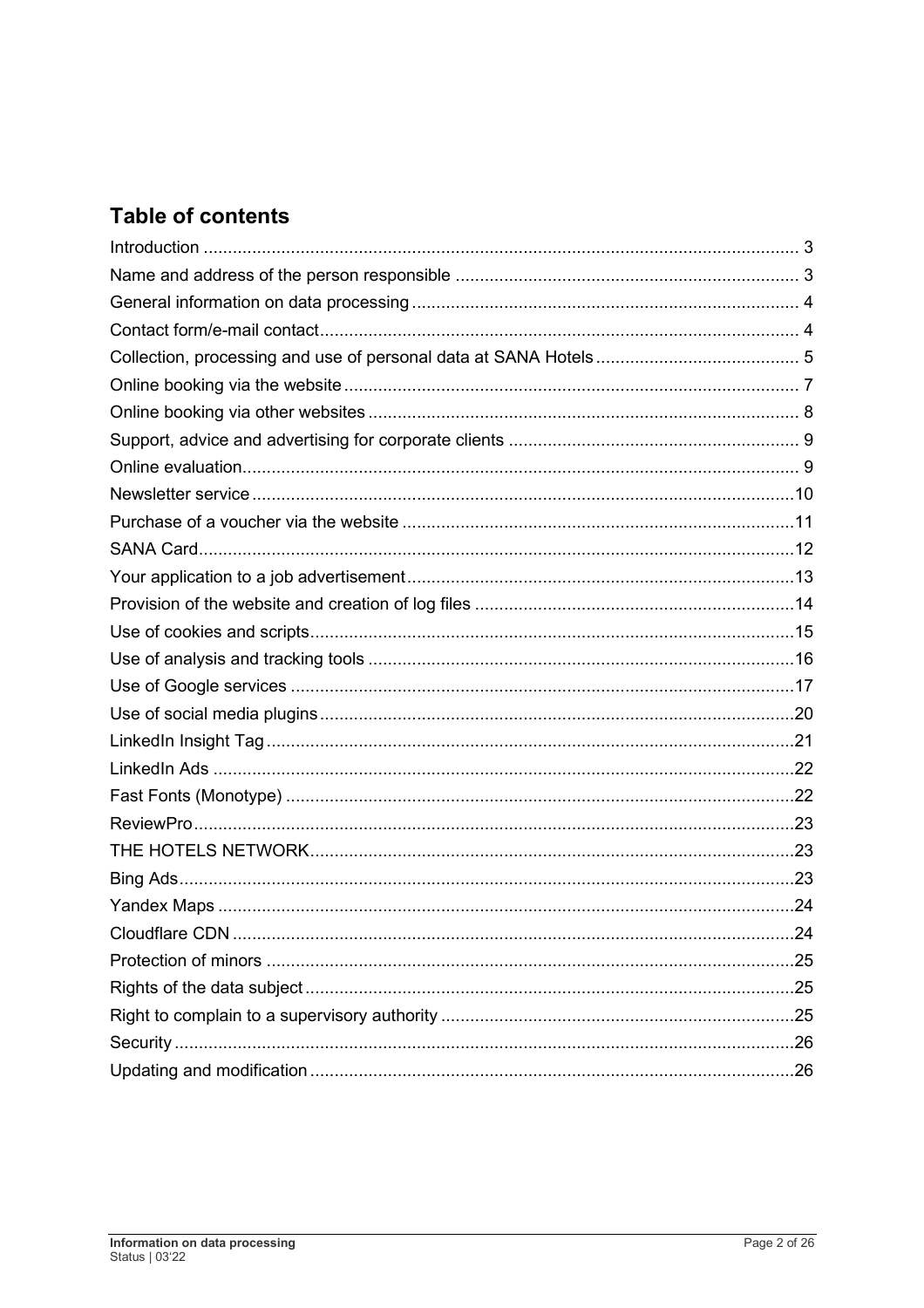# **Introduction**

We are pleased that you are visiting our homepage and thank you for your interest in our hotel and the hotel group. Dealing with the data of our guests, customers and interested parties is a matter of trust. The trust placed in us is very important to us and therefore the significance and obligation to handle your data with care and to protect it from misuse.

To ensure that you feel safe and comfortable when visiting our website, we take the protection of your personal data and its confidential treatment very seriously. Therefore, we act in accordance with the applicable legal provisions on the protection of personal data and data security. With these notes on data protection, we would therefore like to inform you about when we store which data and how we use it - naturally in compliance with the applicable legislation.

The SANA Berlin Hotel specifically follows the EU General Data Protection Regulation and the current Federal Data Protection Act (BDSG). When using the internet, we follow the Telemedia Act (TMG) and the Telecommunications Telemedia Data Protection Act (TTDSG) of the Federal Republic of Germany to protect your personal data. In the following, we explain what information we collect during your visit to our websites and how it is used.

### **Name and address of the person responsible**

The responsible person within the meaning of the GDPR and other national data protection laws of the member states as well as other data protection regulations is:

### **SANA Berlin Hotel GmbH**

Nürnberger Strasse 33/34 D-10777 Berlin

Tel.: +49 (0) 30 2005 1510 Fax: +49 (0) 30 2005 1519 Mail: sanaberlin@sanahotels.com

### **Name and address of the data protection officer**

#### **Mr Andreas Thurmann**

DataSolution LUD GmbH Isarstrasse 13 D-14974 Ludwigsfelde

Mail: mail@hoteldatenschutz.de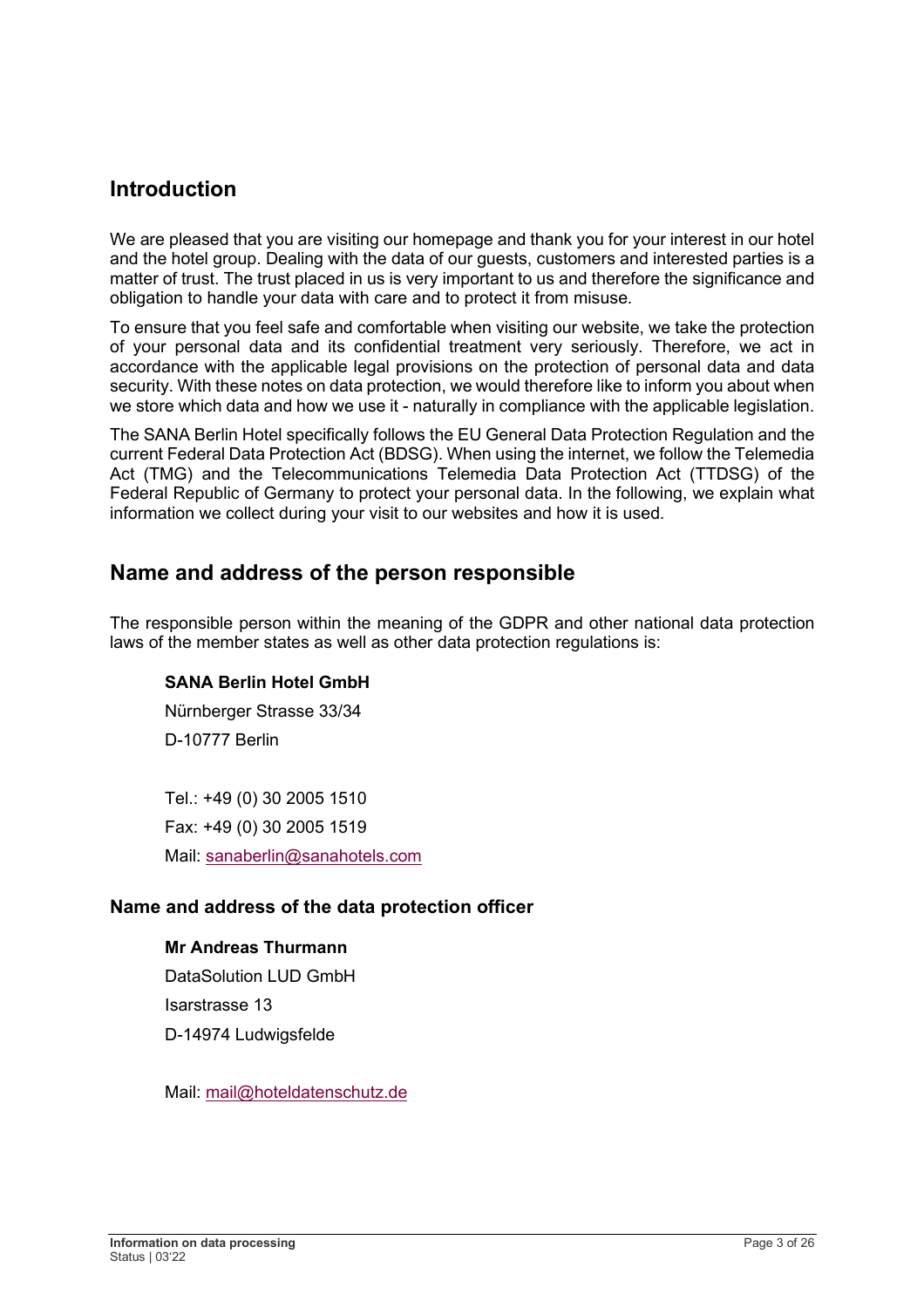# **General information on data processing**

### **Scope of the processing of personal data**

As a matter of principle, we collect and use personal data of our users only insofar as this is necessary for the provision of a functional website as well as our contents and services. The collection and use of our users' personal data regularly takes place only with the user's consent. An exception applies in cases where it is not possible to obtain prior consent for actual reasons and the processing of the data is permitted by legal regulations.

### **Legal basis for the processing of personal data**

Insofar as we obtain the **consent of the data subject for** processing operations of personal data, Art. 6 (1) a) GDPR serves as the legal basis. When processing personal data that is necessary for the **performance of a contract** to which the data subject is a party, Art. 6 (1) (b) GDPR serves as the legal basis. This also applies to processing operations that are necessary for the performance of pre-contractual measures. If processing of personal data is necessary to **comply with a legal obligation** (statutory provisions) to which our company is subject (e.g. federal registration laws), Art. 6 (1) c) GDPR serves as the legal basis. If the processing is necessary to **protect a legitimate interest of** our company or a third party and the interests, fundamental rights and freedoms of the data subject do not outweigh the firstmentioned interest, Art. 6 (1) f) GDPR serves as the legal basis for the processing.

### **Data deletion and storage period**

The personal data of the data subject shall be deleted or blocked as soon as the purpose of the storage no longer applies. Storage may also take place if this has been provided for by the European or national legislator in Union regulations, laws or other provisions to which the person responsible is subject. The data will also be blocked or deleted if a storage period prescribed by the aforementioned standards expires, unless there is a necessity for the continued storage of the data for the conclusion or fulfilment of a contract.

# **Contact form/e-mail contact**

#### **Description and scope of data processing**

If there is a contact form on our website, it can be used for electronic contact. If you make use of this option, the data entered in the input mask will be transmitted to us and stored. These data are: *First name and surname, e-mail address and the request.* 

Alternatively, it is possible to contact us via the e-mail addresses provided. In this case, the personal data transmitted with the e-mail will be stored.

#### **Legal basis for data processing**

The legal basis for the processing of the data is firstly our legitimate interest in the processing of data in the context of contacting the enquirer. If the contact is aimed at the conclusion of a contract, the additional legal basis for processing is in the context of a contract initiation relationship or contract relationship.

#### **Purpose of the data processing**

The processing of the personal data from the input mask serves us solely to process the contact.

The other personal data processed during the submission process serve to prevent misuse of the contact form and to ensure the security of our information technology systems.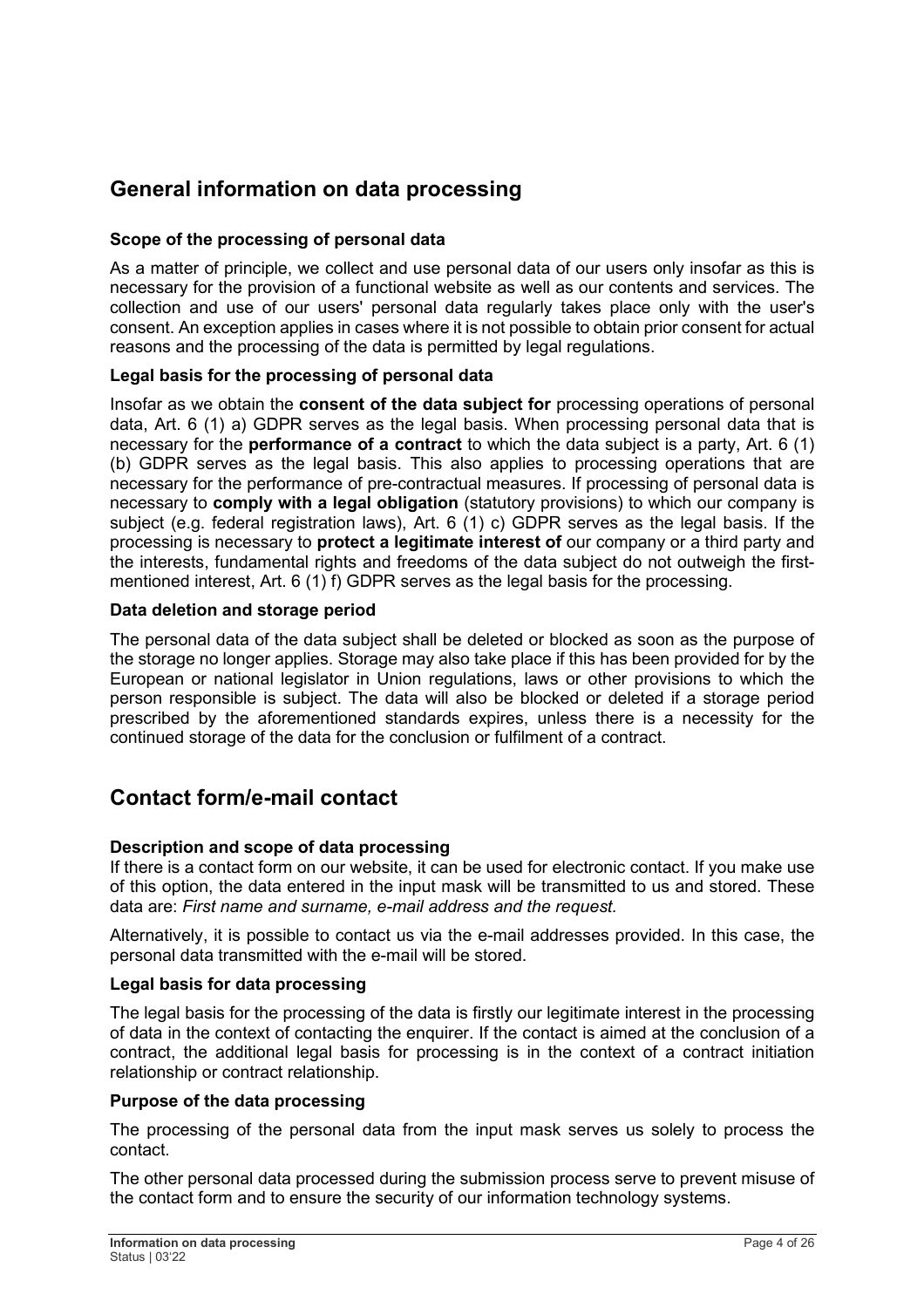### **Duration of storage**

The data is deleted as soon as it is no longer required to achieve the purpose for which it was collected. For personal data sent by e-mail, this is the case when the respective conversation with the user has ended. The conversation is ended when the circumstances indicate that the matter in question has been conclusively clarified.

If the contact is a pre-contractual relationship (offer or reservation enquiry), the transmitted data will also be stored in our hotel or event software and used to execute the contract. If there is no contractual relationship, we delete the data after one year at the end of the year.

#### **Possibility of objection**

You have the option to object to the processing of your data at any time. We have set up the e-mail address datenschutz@sanahotels.com for this purpose. We would like to point out that in the event of an objection, the conversation cannot be continued or we cannot create any offers etc.. All personal data stored in the course of contacting you will be deleted in this case.

# **Collection, processing and use of personal data at SANA Hotels**

### **Description and scope of data processing**

The object of the hotel group is the operation of several hotels in Portugal, Germany and Angola with joint responsibility. The collection, processing and use of data is carried out for the exercise of the purpose listed.

Hotels, guesthouses and other accommodation establishments are allowed to collect personal data of their guests and store it in automated procedures as far as this is necessary within the framework of the accommodation contract. This usually includes billing data on food and beverages, telephone calls made from the room and / or other hotel specific services. Hotels and accommodation providers are obliged by national registration regulations to ask for guest details such as first and last name, date of birth, place of residence and nationality.

**SANA Hotels Portugal, S.A.,** Cais das Naus, Lote 2.15.02, 1990-173 Lisboa, Portugal is the responsible entity for the execution of the central reservations. To increase our services, we manage all the data received in our central hotel software within the hotel group. The responsible entity is the hotel in which the booking is made. The respective booking data can only be viewed by the responsible body. Access to a guest's master data is used together, e.g. to make a reservation for another hotel at a later date, to rebook or to carry out marketing activities in a centralised manner. For this purpose, central services such as reservation and marketing access this data. The legal basis for processing the data is our legitimate interest in data processing within the framework of central administration and use of the data of our customers and business partners within the hotel group.

If services are used, as a rule only such data is collected as is required for the provision of the services. If further data is collected, it is voluntary information. Personal data is processed exclusively to fulfil the requested service and to protect our own justified business interests.

Contact details of guests can be used by sales for promotional purposes at a later date. Promotional activities preferably include mailings. The use of the e-mail address requires the consent of the guest.

Your data will only be processed for purposes other than those mentioned above if such processing is permissible pursuant to Art. 6 (4) GDPR and is compatible with the original purposes of the contractual relationship. We will inform you about such processing prior to any such further processing of your data.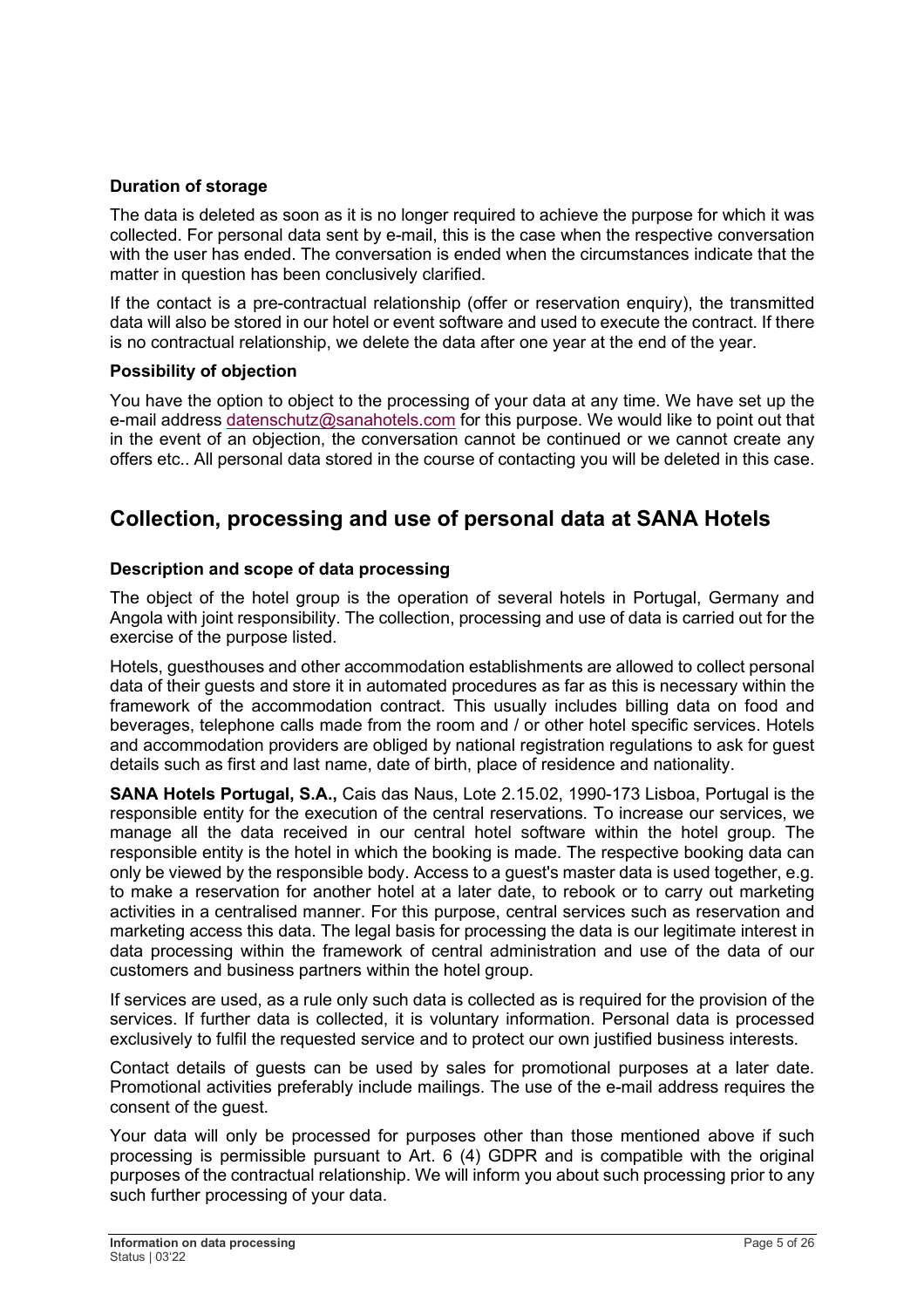### **Legal basis for data processing**

The legal basis for the processing of the data is the conclusion of an accommodation contract with the quest.

The transmitted data will be stored in our hotel software and used for the execution of the contract. If there is no contractual relationship, we delete the data after one year at the end of the year.

#### **Groups of persons, data and categories of data concerned:**

The following categories of personal data are collected, processed and used in order to fulfil the stated purpose:

- Guest data (esp. first and last name, address data, contact data, reservation data, guest requests, billing data)
- Other customer data (especially address data, billing and performance data)
- Interested party data (esp. interest in accommodation, address data)

#### **Recipients to whom the data may be disclosed:**

Data may be communicated to the following recipients:

- Internal units involved in the execution and fulfilment of the respective business processes (e.g. hotels of the hotel group, central reservation, accounting, sales & marketing, IT organisation)
- Public bodies that receive data on the basis of statutory regulations (e.g. law enforcement agencies, authorities from the public sector)
- External contractors according to Art. 28 GDPR (service companies)
- Other external bodies (e.g. credit institutions, companies insofar as the persons concerned have declared their written consent or transmission is permissible for predominant legitimate interest)

#### **Purpose of the data processing**

The main purpose of the collection, processing or use of personal data is the management, care and hospitality of guests within the framework of the accommodation contract.

#### **Duration of storage**

The legislator has enacted a variety of retention obligations and periods. After these periods have expired, the corresponding data and data records are routinely deleted or anonymised if they are no longer required for the fulfilment of the contract. For example, the commercial or financial data of a completed business year are deleted in accordance with legal regulations after a further ten years, unless longer retention periods are prescribed or required for justified reasons. Reservation documents can be destroyed after 6 years, the special registration form after one year at the end of the year.

#### **Possibility of objection**

You have the option to object to the processing of your data at any time. We have set up the e-mail address datenschutz@sanahotels.com for this purpose.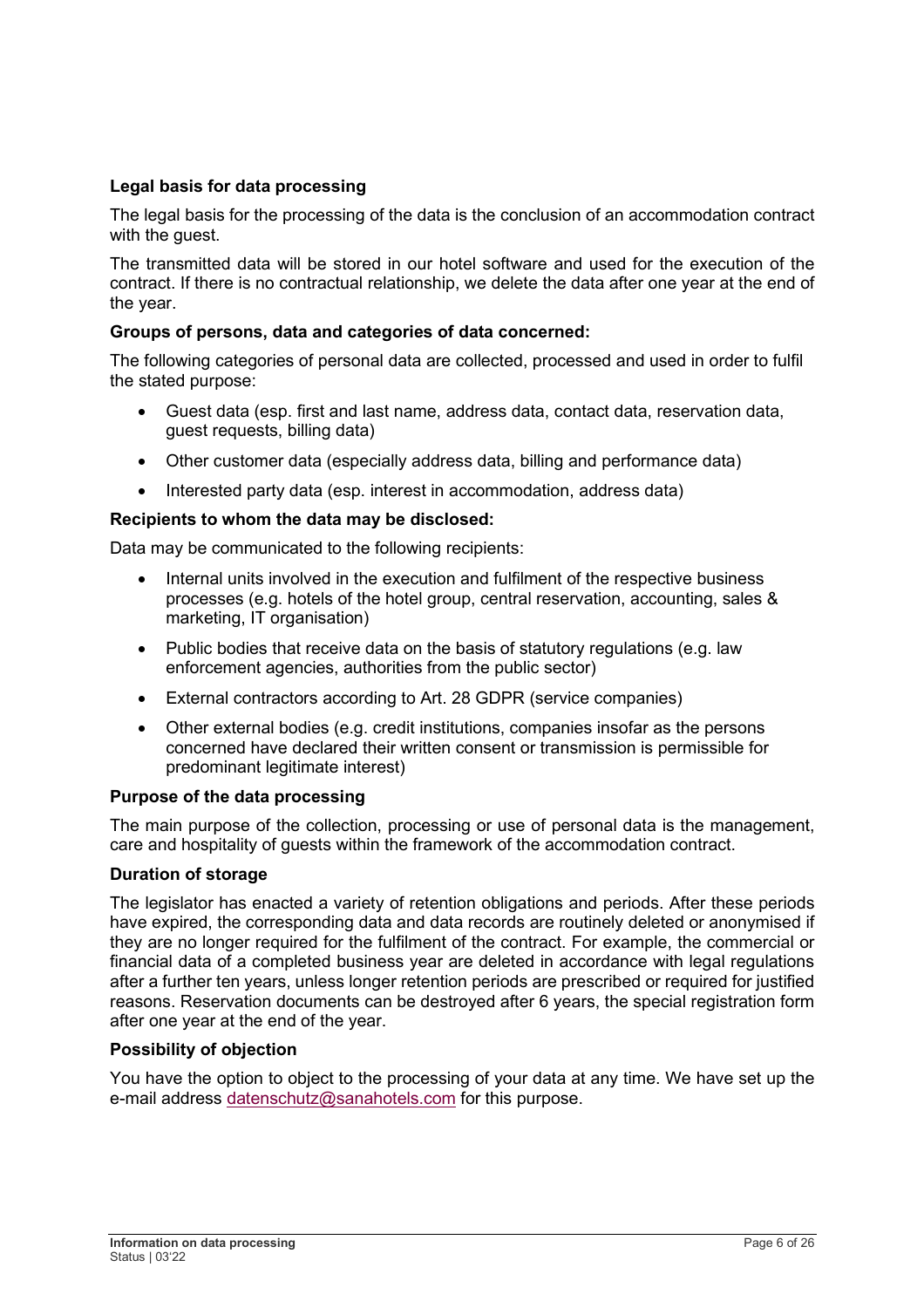# **Online booking via the website**

### **Description and scope of data processing**

On our website there is the possibility to book rooms and arrangements for the SANA Berlin Hotel. If you take advantage of this option, the data entered in the input mask will be transmitted to us and stored. These data are:

- Name,
- Contact details (e-mail address, telephone),
- Address.
- contact person for corporate clients, if applicable,
- Arrival dates (number, arrival and departure),
- Wishes,
- Payment data (credit card)
- Date, time of booking.

If you make an online booking from our websites, this is done through the online reservation system of **TravelClick, Inc.** , address: 7 Times Square, 38th Floor, New York, USA. All booking data you enter is transmitted in encrypted form.

#### **Legal basis for data processing**

The legal basis for the processing of the data is the conclusion of an accommodation contract with the guest.

The transmitted data will be stored in our hotel software and used for the execution of the contract. If there is no contractual relationship, we delete the data after one year at the end of the year.

#### **Purpose of the data processing**

The processing of the personal data from the input mask serves us solely to process the booking request and to handle the payment transaction.

#### **Duration of storage**

The data will be deleted as soon as it is no longer required to achieve the purpose for which it was collected. In the case of a contractual relationship, we will delete the data received as soon as national, commercial law, statutory or contractual retention requirements have been fulfilled. Reservation data will be deleted from our online booking system 60 days after checkout.

#### **Possibility of objection**

You have the option to object to the processing of your data at any time. We have set up the e-mail address datenschutz@sanahotels.com for this purpose. We would like to point out that in the event of an objection, the booking cannot be completed.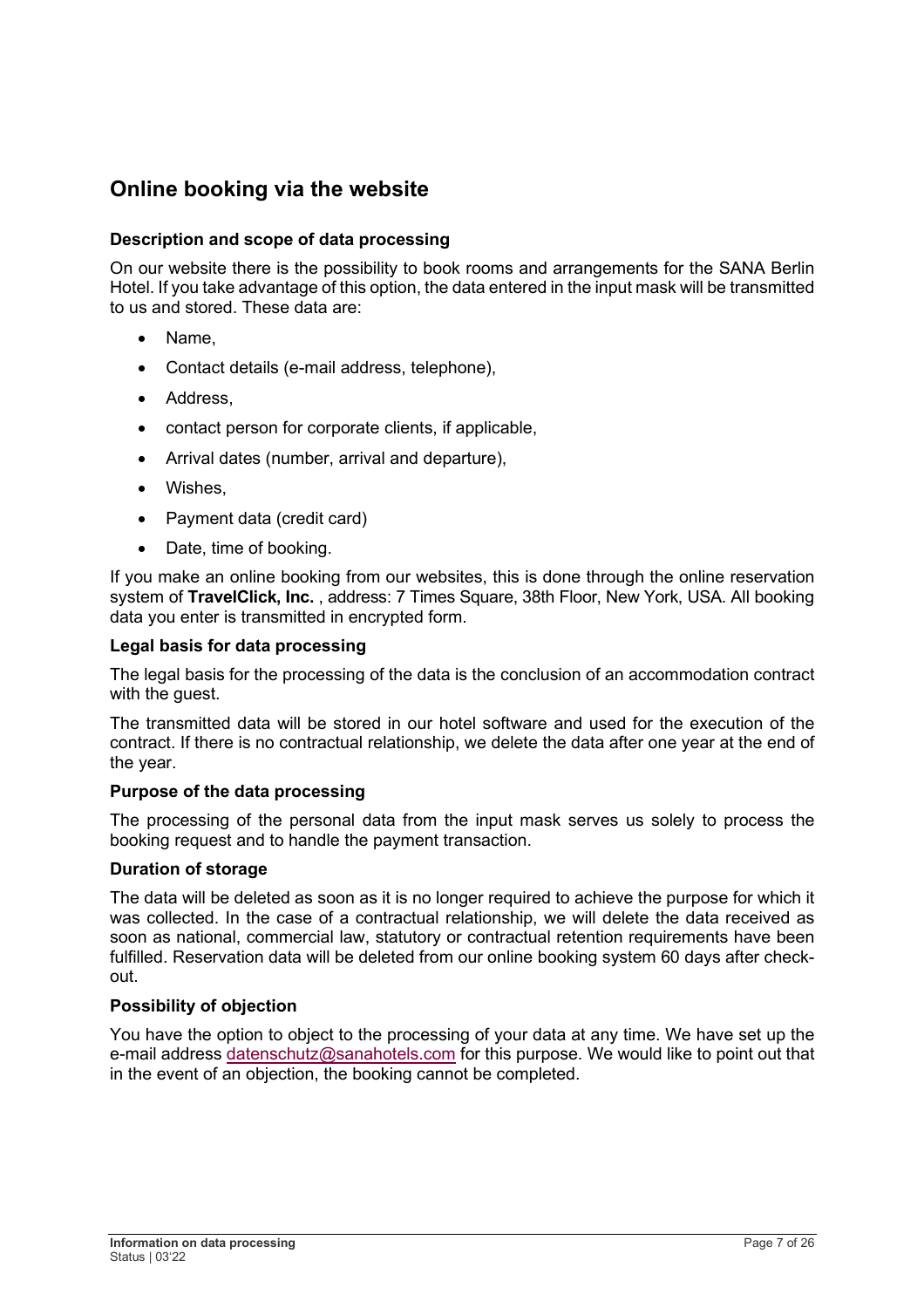# **Online booking via other websites**

### **Description and scope of data processing**

The SANA Berlin Hotel gives guests the option of booking rooms and arrangements via hotel reservation portals (third-party providers). If you take advantage of this option, the data entered in the input mask will be transmitted to us and stored to the extent permitted by the respective hotel reservation portal in accordance with its own data protection regulations. Data can be:

- Name.
- Contact details (e-mail address, telephone),
- Address.
- Number of fellow travellers,
- Arrival dates (number, arrival and departure),
- estimated time of arrival.
- Wishes,
- Payment data (credit card).

If you make an online booking from our other websites, these are transferred to our hotel software by the channel manager of **TravelClick, Inc.** , address: 7 Times Square, 38th Floor, New York, USA into our hotel software. All booking data entered by you will be transmitted in encrypted form. Our contractual partner has undertaken to handle your transmitted data in accordance with data protection regulations. It takes all organisational and technical measures to protect your data.

#### **Legal basis for data processing**

The legal basis for the processing of the data is the conclusion of an accommodation contract within the framework of a mediation with the guest.

The transmitted data will be stored in our hotel software and used for the execution of the contract. If there is no contractual relationship, we delete the data after one year at the end of the year.

#### **Purpose of the data processing**

The processing of the personal data from the input mask serves us solely to process the booking request and to handle the payment transaction.

#### **Duration of storage**

The data will be deleted as soon as it is no longer required to achieve the purpose for which it was collected. In the case of a contractual relationship, we will delete the data received as soon as national, commercial law, statutory or contractual retention requirements have been fulfilled. SANA Berlin Hotel has no influence on the storage periods at the respective hotel reservation portal. Reservation data is deleted from our Channel Manager 60 days after checkout.

#### **Possibility of objection**

You have the option to object to the processing of your data at any time. We have set up the e-mail address datenschutz@sanahotels.com for this purpose. We would like to point out that in the event of an objection, the booking cannot be completed.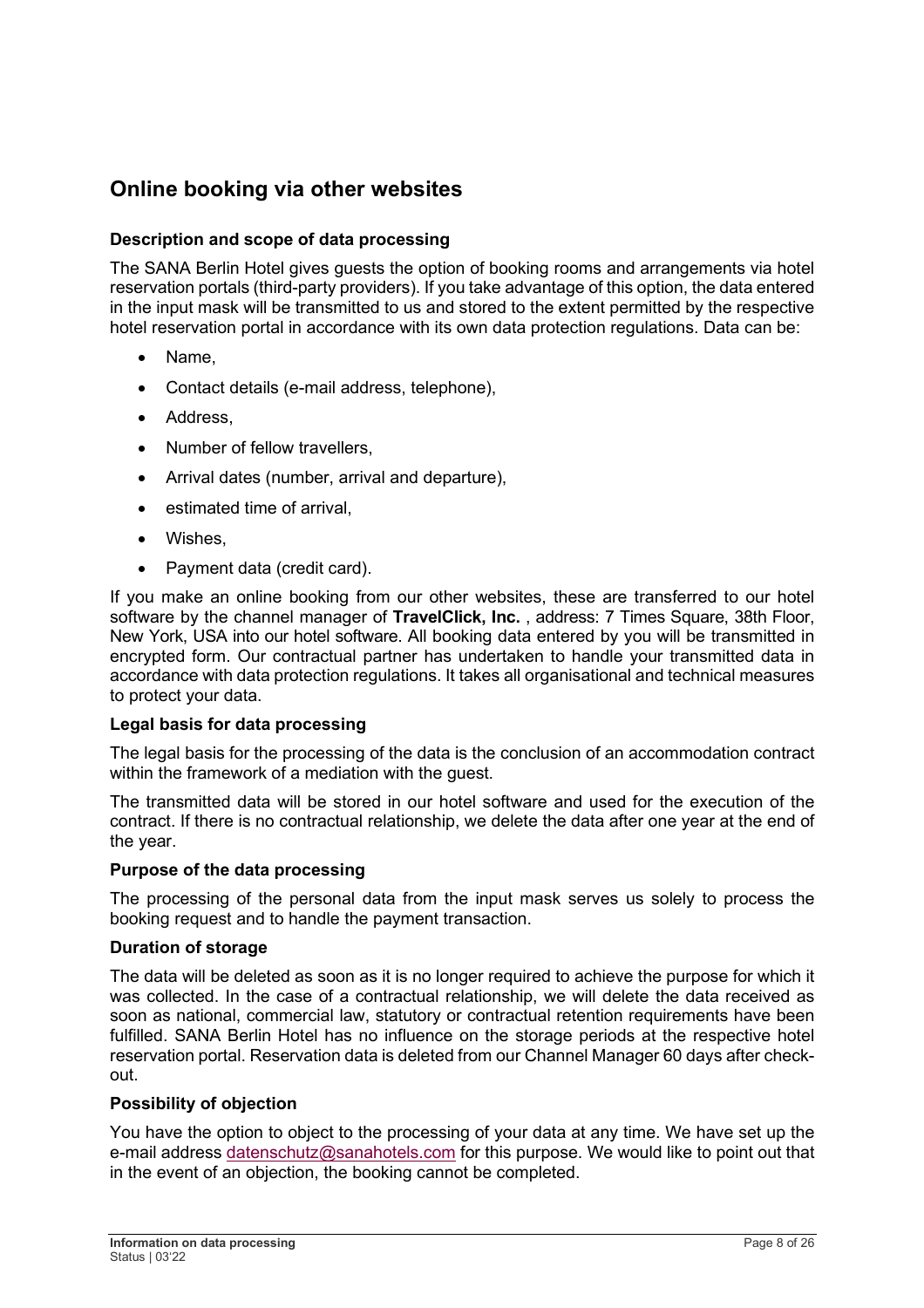# **Support, advice and advertising for corporate clients**

### **Description and scope of data processing**

For the support, advice and advertising of corporate customers, we collect and use the contact person, telephone number and postal address in addition to the business partner or also potential business partner. We obtain the information from various sources, either through an enquiry (e-mail or telephone), but also via events, trade fairs, business cards that our sales staff receive, etc.

#### **Legal basis for data processing**

The legal basis for processing the data is also our legitimate interest in data processing. If the contact is aimed at the conclusion of a contract, the additional legal basis for the processing is the contract initiation relationship or contractual relationship. To increase our services, we manage all data received in the CRM module of our hotel software.

#### **Purpose of the data processing**

We use this contact data exclusively for our own purposes and for the needs-based design of our own sales activities.

#### **Duration of storage**

In principle, no deletion period is foreseen. However, if our sales department has not had any contact with the company contact within 3 years, the sales department will decide whether the contact person of the company contact will be deleted.

If the contact is a pre-contractual relationship (offer, booking or reservation request), the transmitted data will also be stored in our hotel software and used to execute the contract. If there is no contractual relationship, we delete the data after one year at the end of the year.

#### **Possibility of objection**

As the contact person of a company contact, you have the option to object to the processing of your data at any time. We have set up the e-mail address datenschutz@sanahotels.com for this purpose. All personal data of the contact person that has been stored for the business partner will be deleted in this case.

### **Online evaluation**

#### **Description and scope of data processing**

Former guests can submit a review to our hotel after check-out. For this purpose, we would like to send you an email within 14 days after departure to ask you to submit a hotel review. Each rating can be published anonymously upon request. If you did not feel comfortable in our hotel, we would like to take the opportunity to contact you.

When you submit an online review, the data is stored in the review tool of **REVIEW RANK, S.A..** Calle Aribau,240, 6-M, CP-08006 Barcelona, Spain.

If you, as a former guest, make use of the possibility of online evaluation, your data will be stored in the evaluation mask. These data are: *E-mail address as well as voluntary details such as first name, last name, language and the details of the rating*.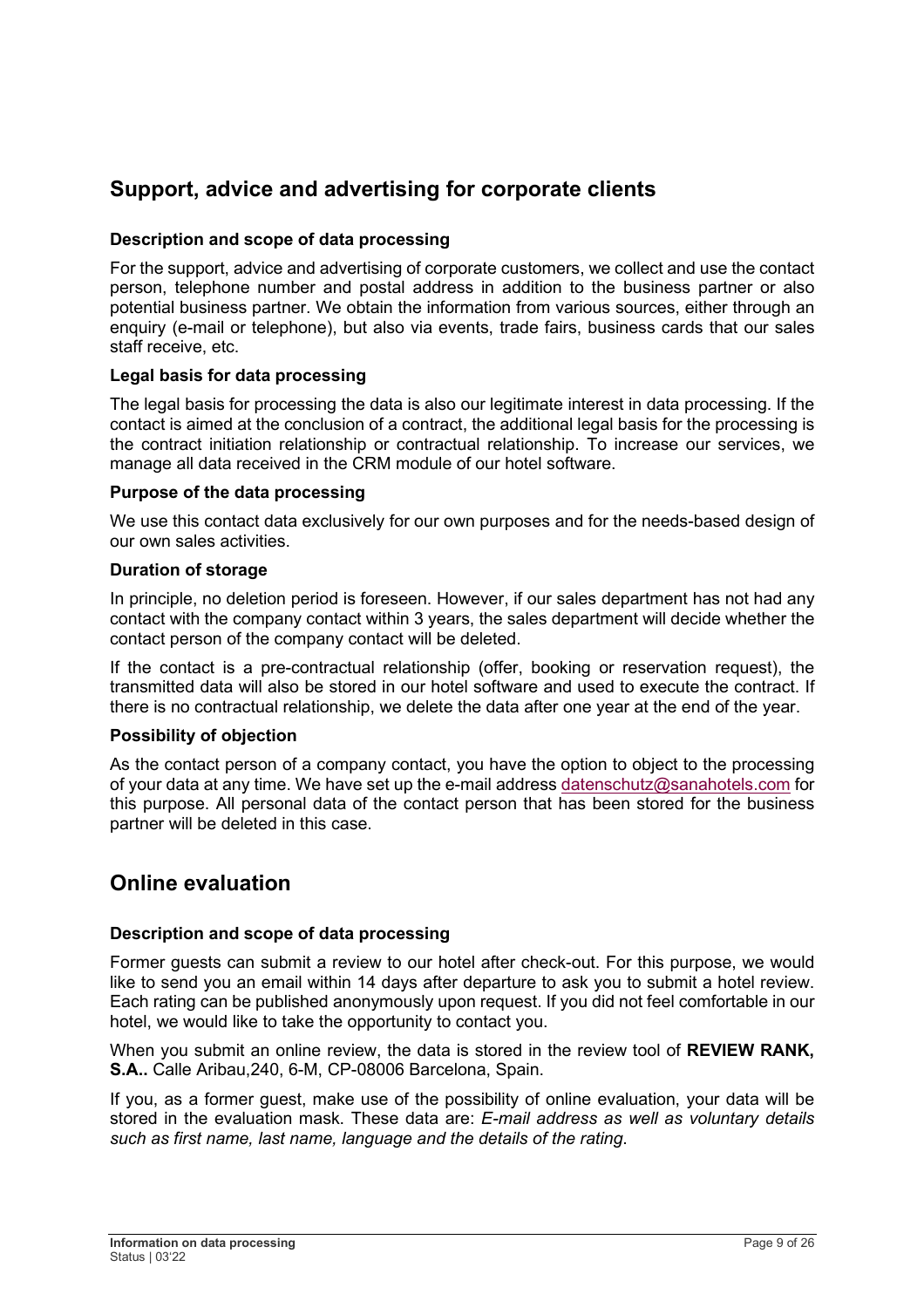#### **Legal basis for data processing**

The legal basis for processing the data is our legitimate interest in processing the data.

#### **Purpose of the data processing**

The purpose of the hotel evaluation is to communicate and summarise opinions of hotel guests via our website and third-party websites, so that interested parties can form their own opinion about our performance and services. In addition, the results serve our internal quality management.

The data will only be used for the publication of the rating and for arbitration in case of bad ratings.

#### **Duration of storage**

The data is not deleted for the time being.

#### **Possibility of objection and removal**

You have the option to object to the use of your email address for sending an evaluation email on the registration form. In addition, you can have the publication of the rating deleted (right to be forgotten). For this purpose we have set up the e-mail address datenschutz@sanahotels.com. Please let us know which evaluation is concerned!

### **Newsletter service**

#### **Description and scope of data processing**

On our website you have the option of subscribing to the SANA Hotels newsletter service. If you take advantage of this option, the data entered in the input mask (e-mail address) will be transmitted to and stored by **SANA Hotels Portugal, S.A.,** Cais das Naus, Lote 2.15.02, 1990- 173 Lisboa, Portugal.

If we otherwise receive an email address where the recipient clearly tells us that they would like to receive our newsletter, we will collect their details via the input mask on our website.

#### **Legal basis for data processing**

The legal basis for the processing of the data is the existence of the recipient's consent. This is ensured by a double-opt-in procedure.

#### **Purpose of the data processing**

The processing of personal data is solely for the purpose of sending individual newsletters.

#### **Duration of storage**

The data will be deleted as soon as the newsletter service is cancelled.

#### **Possibility of objection**

As a recipient of newsletters, you have the option to object to the use of your data for advertising purposes at any time. With each newsletter you have the option to unsubscribe from the newsletter service.

In addition, we have set up the e-mail address datenschutz@sanahotels.com. Please let us know the e-mail address here!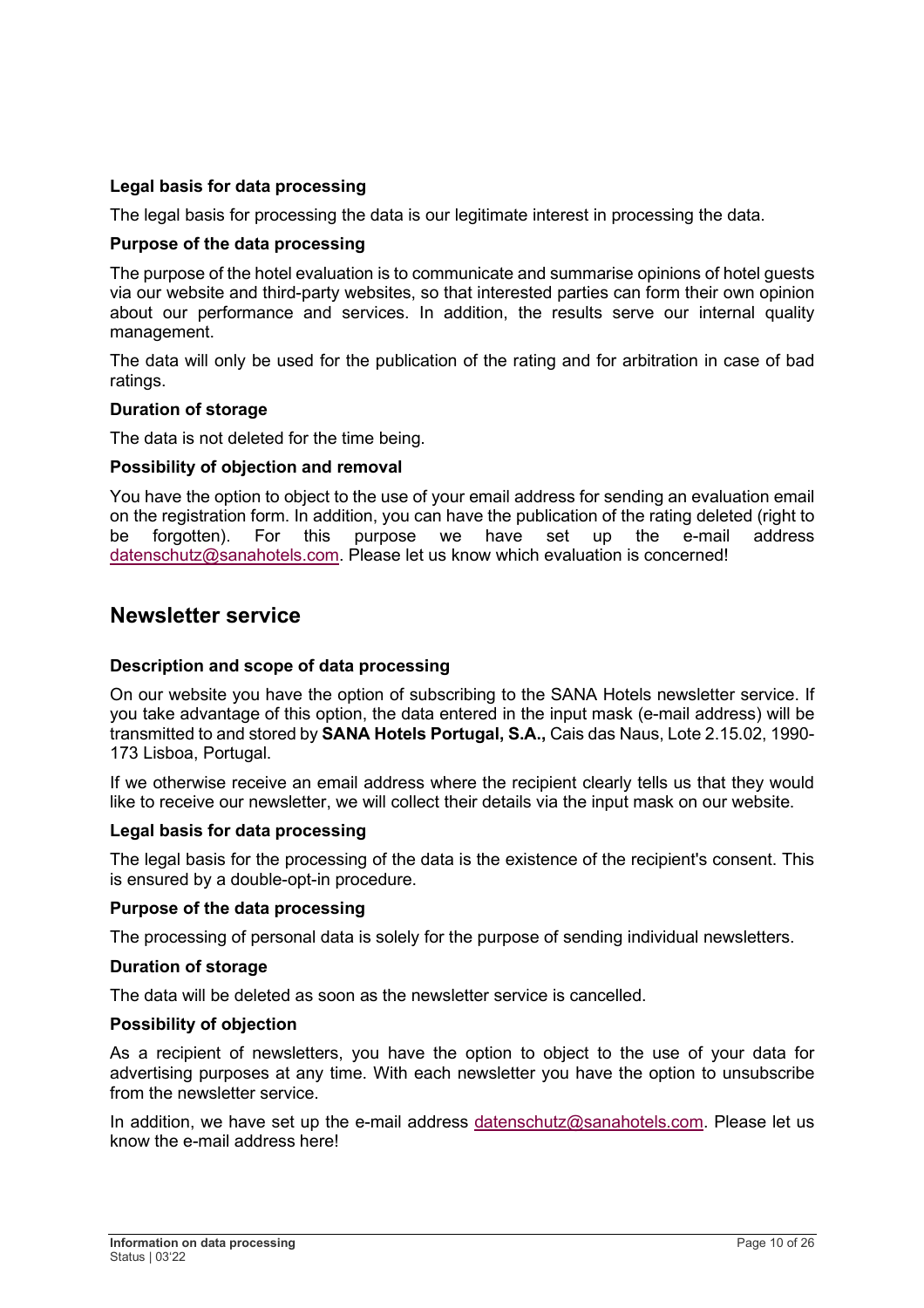# **Purchase of a voucher via the website**

### **Description and scope of data processing**

On our website there is the possibility to buy vouchers. If you take advantage of this option, the data entered in the input mask will be transmitted to us and stored. These data are:

- Salutation/Name.
- Address,
- E-mail address,
- Voucher value.
- Purpose,
- Payment details.

If you make a voucher value from our websites, this is done through our online ordering platform. If you pay by credit card, the payment is processed via a paylink of the payment provider Concardis GmbH, Helfmann-Park 7, 65760 Eschborn/Germany. The data required for this (card number, validity and verification number) are recorded and processed in encrypted form exclusively by the payment provider and not by the responsible party, are not forwarded and cannot be viewed by the website operator. Electronic payment by credit card is PCI-DSS certified and offers the customer the highest possible data security. The processing of your data by the payment provider is based on Art. 6 Paragraph 1 lit a GDPR (consent) and Art.6 Paragraph 1 lit b GDPR (processing for the fulfilment of a contract). For further information, please refer to the data protection information of Concardis GmbH at.

#### **Legal basis for data processing**

The legal basis for the processing of the data is the conclusion of a purchase contract with the user.

#### **Purpose of the data processing**

The processing of the personal data from the input mask serves us solely to process the voucher purchase and to handle the payment transaction.

#### **Duration of storage**

The data will be deleted as soon as it is no longer required to achieve the purpose for which it was collected. In the case of a contractual relationship, we will delete the data received as soon as national, commercial law, statutory or contractual retention requirements have been fulfilled.

#### **Possibility of objection**

You have the option to object to the processing of your data at any time. We have set up the e-mail address datenschutz@sanahotels.com for this purpose. We would like to point out that in the event of an objection, the purchase of the voucher cannot be completed.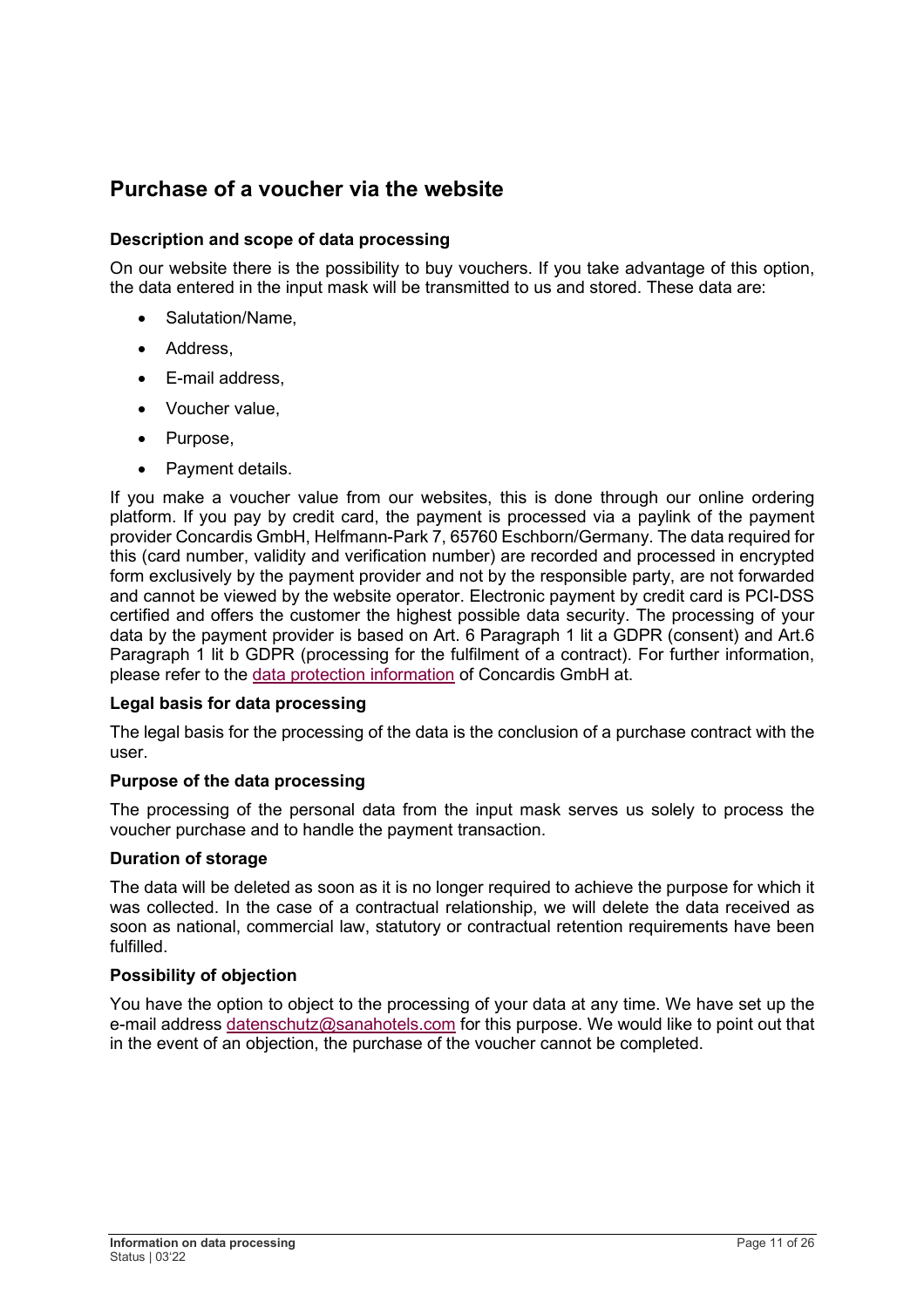# **SANA Card**

### **Description and scope of data processing**

On our website you have the option of registering for our SANA Card bonus programme. If you take advantage of this option, the data entered in the input mask will be transmitted to us and stored. These data are:

- Company.
- Company address,
- Contact details (email address, telephone) Company and cardholder,
- Tax number,
- Name of the cardholder.

All participating SANA Hotels have access to the registration data. **SANA Hotels Portugal, S.A.,** Cais das Naus, Lote 2.15.02, 1990-173 Lisboa, Portugal is the responsible entity for the provision of our bonus programme.

#### **Legal basis for data processing**

The legal basis for the processing of the data is the conclusion of a contract within the framework of our bonus programme.

#### **Purpose of the data processing**

The processing of the personal data from the input mask serves us solely for the registration in our bonus programme and for the creation and sending of the SANA Card. The SANA Card serves the cardholder to receive bookings and sales at defined conditions (discount) at our participating hotels.

#### **Duration of storage**

The data will be deleted as soon as it is no longer required to achieve the purpose for which it was collected. In the case of a contractual relationship, we will delete the data received as soon as national, commercial law, statutory or contractual retention requirements have been fulfilled. SANA Berlin Hotel has no influence on the storage periods at the respective hotel reservation portal. Reservation data is deleted from our Channel Manager 60 days after checkout.

#### **Possibility of objection**

You have the option to object to the processing of your data at any time. We have set up the e-mail address datenschutz@sanahotels.com for this purpose. We would like to point out that in the event of an objection or termination, you will no longer be able to use the bonus programme.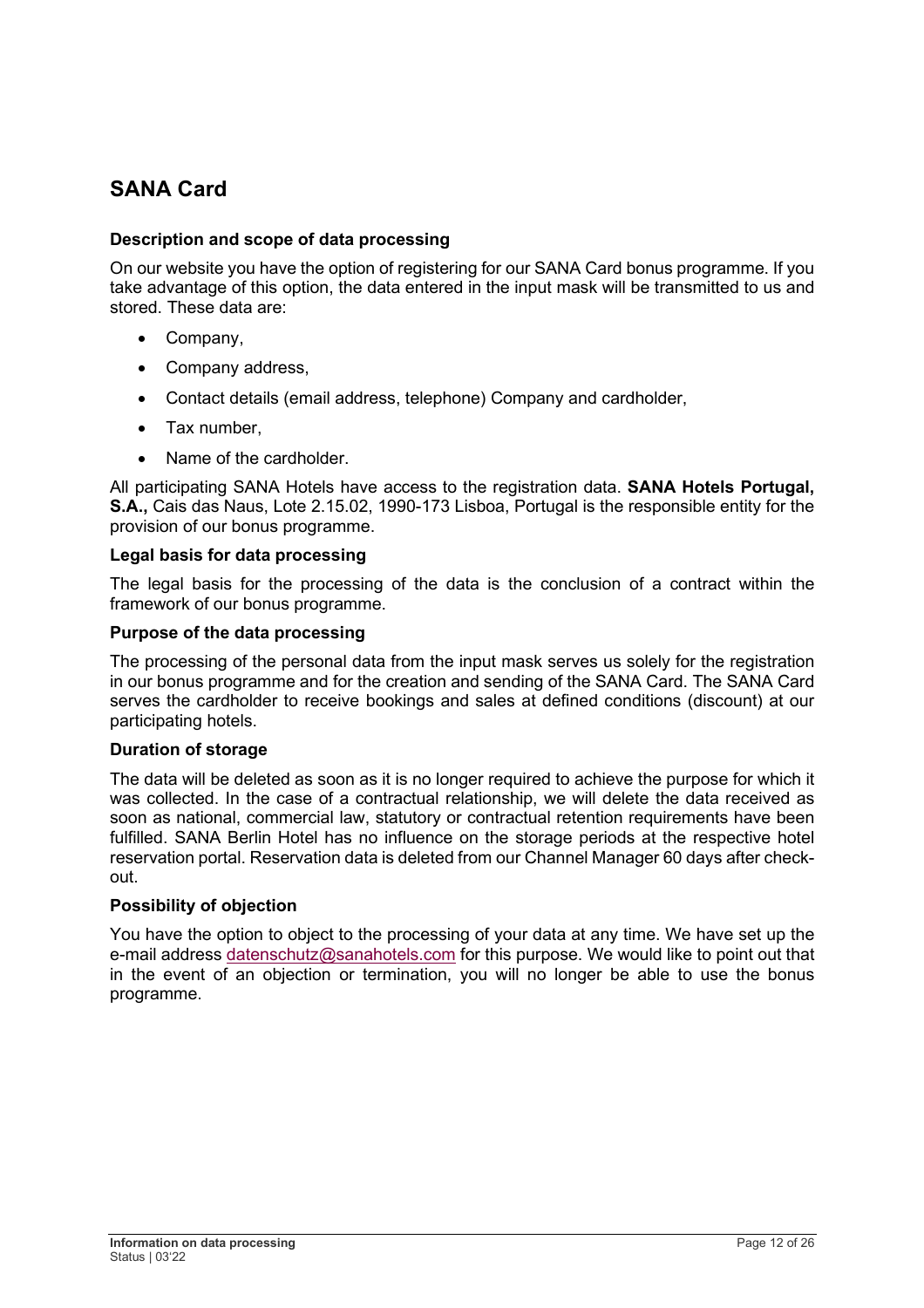# **Your application to a job advertisement**

### **Description and scope of data processing**

On our website and via internet portals (in particular hotelcareer.de) there is the possibility to apply for advertised positions. If you take advantage of this opportunity as an applicant, the data transmitted to us may be stored and used. These data are:

- Salutations, first name, surname
- Contact details (e-mail address, telephone)
- Cover letter
- File attachment with the detailed application

In this context, the data will initially not be passed on to third parties. The data will otherwise be used exclusively for processing the application by the specialist department and for communication.

#### **Legal basis for data processing**

The legal basis for processing the data is the contract initiation relationship or the conclusion of a contract with the user. For the longer-term storage of application documents, we will obtain consent beforehand.

#### **Purpose of the data processing**

The processing of personal data is solely for the purpose of processing the application.

#### **Duration of storage**

The data will be deleted as soon as it is no longer required to achieve the purpose for which it was collected, at the latest 6 months after rejection. In the case of a contractual relationship, we will delete the data received as soon as national, commercial law, statutory or contractual retention requirements have been fulfilled.

#### **Possibility of objection**

You have the option to object to the processing of your data at any time. To do so, please send an e-mail to the office where you sent the application (the job advertiser). In addition, we have set up the e-mail address datenschutz@sanahotels.com.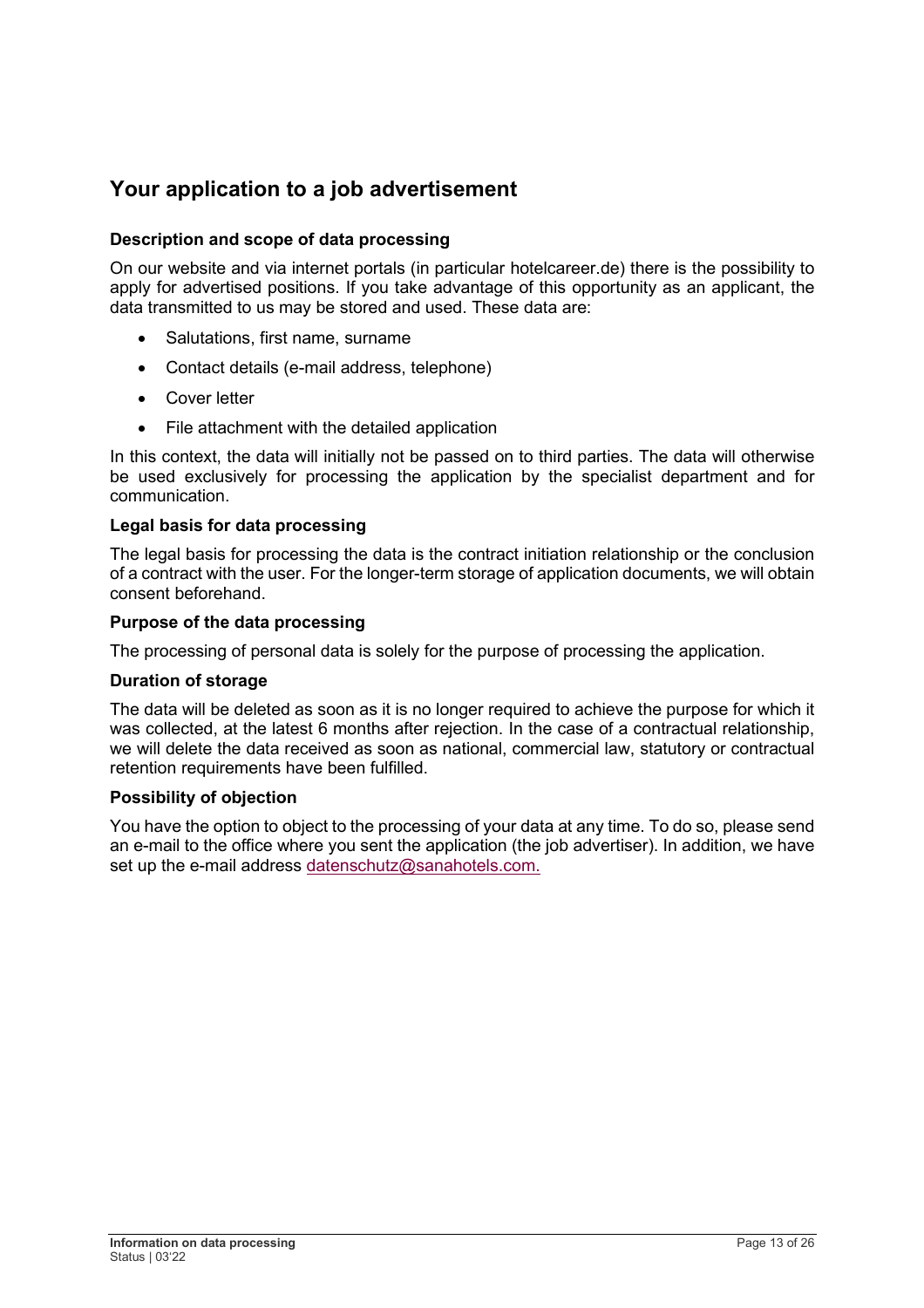# **Provision of the website and creation of log files**

#### **Description and scope of data processing**

Each time our website is accessed, our system automatically collects data and information from the computer system of the accessing computer. The following data is collected:

- Information about the browser type and version used
- The operating system of the user
- The IP address of the user
- Date and time of access
- Websites from which the user's system accesses our website
- Websites that are accessed by the user's system via our website

The data is also stored in the log files of our system. This data is not stored together with other personal data of the user. Personal user profiles cannot be formed. The stored data is only evaluated for statistical purposes.

#### **Legal basis for data processing**

The legal basis for the temporary storage of the data and the log files is the processing to protect our legitimate interest.

#### **Purpose of the data processing**

The temporary storage of the IP address by the system is necessary to enable delivery of the website to the user's computer. For this purpose, the user's IP address must remain stored for the duration of the session.

The storage in log files is done to ensure the functionality of the website. In addition, we use the data to optimise the website and to ensure the security of our information technology systems. An evaluation of the data for marketing purposes does not take place in this context.

Our legitimate interest in data processing also lies in these purposes.

#### **Duration of storage**

The data is deleted as soon as it is no longer required to achieve the purpose for which it was collected. In the case of the collection of data for the provision of the website, this is the case when the respective session has ended.

In the case of storage of data in log files, this is the case after seven days at the latest. Storage beyond this period is possible. In this case, the IP addresses of the users are deleted or alienated so that an assignment of the calling client is no longer possible.

#### **Possibility of objection and removal**

The collection of data for the provision of the website and the storage of the data in log files is absolutely necessary for the operation of the website. Consequently, there is no possibility for the user to object.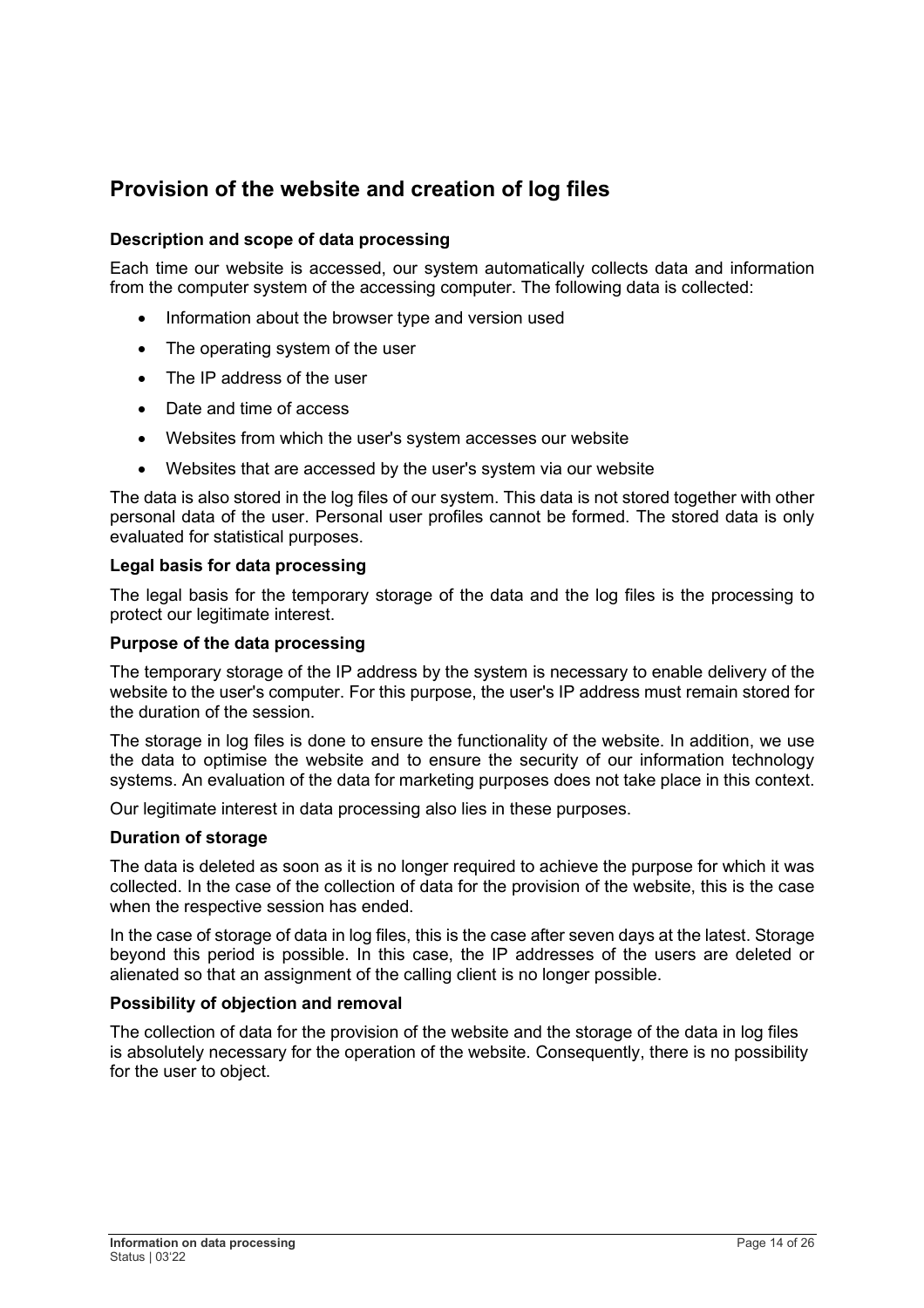# **Use of cookies and scripts**

#### **Description and scope of data processing**

Cookies are small text files that are sent by us to the browser of your end device when you visit our website and are stored there. As an alternative to the use of cookies, information can also be stored in the local storage of your browser. Some functions of our website cannot be offered without the use of cookies or local storage (technically necessary cookies). Other cookies, however, enable us to carry out various analyses, so that we are able, for example, to recognise the browser you are using when you visit our website again and to transmit various information to us (non-essential cookies). With the help of cookies, we can, among other things, make our website more user-friendly and effective for you, for example by tracking your use of our website and determining your preferred settings (e.g. country and language settings). If third parties process information via cookies, they collect the information directly via your browser. Cookies do not cause any damage to your end device. They cannot execute programs or contain viruses.

We also use cookies on our website that enable an analysis of the user's surfing behaviour. The following data can be transmitted in this way: Search terms entered, frequency of page views, use of website functions. The user data collected in this way is pseudonymised by technical precautions. Therefore, it is no longer possible to assign the data to the calling user. The data is not stored together with other personal data of the user. When calling up our website, the user is informed about the use of cookies for analysis purposes and his or her consent to the processing of the personal data used in this context is obtained. In this context, a reference to this data protection declaration is also made.

We provide information about the respective services for which we use cookies in the individual processing operations. Detailed information on the cookies used can be found in the cookie settings or in the Consent Manager of this website.

| <b>Domain</b>                           | Name                                     | <b>Description</b>                                                                                                                                                                                                                                                                                                                                                                 | Storage period |
|-----------------------------------------|------------------------------------------|------------------------------------------------------------------------------------------------------------------------------------------------------------------------------------------------------------------------------------------------------------------------------------------------------------------------------------------------------------------------------------|----------------|
| fonts.net                               | cf bm                                    | The cf bm cookie is a cookie required to support Session<br>Cloudflare Bot Management, which is currently in private<br>beta. As part of our bot management service, this cookie<br>helps manage incoming traffic that meets the criteria of bots.                                                                                                                                 |                |
| berlin.sanahotels.com pk id.358752.75cd |                                          | This cookie name is linked to the open source web analytics 1 year<br>platform Piwik. It is used to help website owners track visitor<br>behaviour and measure website performance. It is a pattern<br>type cookie where the prefix pk id is followed by a short<br>series of numbers and letters that is assumed to be a<br>reference code for the domain that sets the cookie.   |                |
|                                         | berlin.sanahotels.com pk ses.358752.75cd | This cookie name is linked to the open source web analytics Session<br>platform Piwik. It is used to help website owners track visitor<br>behaviour and measure website performance. It is a pattern<br>type cookie where the prefix pk ses is followed by a short<br>series of numbers and letters that is assumed to be a<br>reference code for the domain that sets the cookie. |                |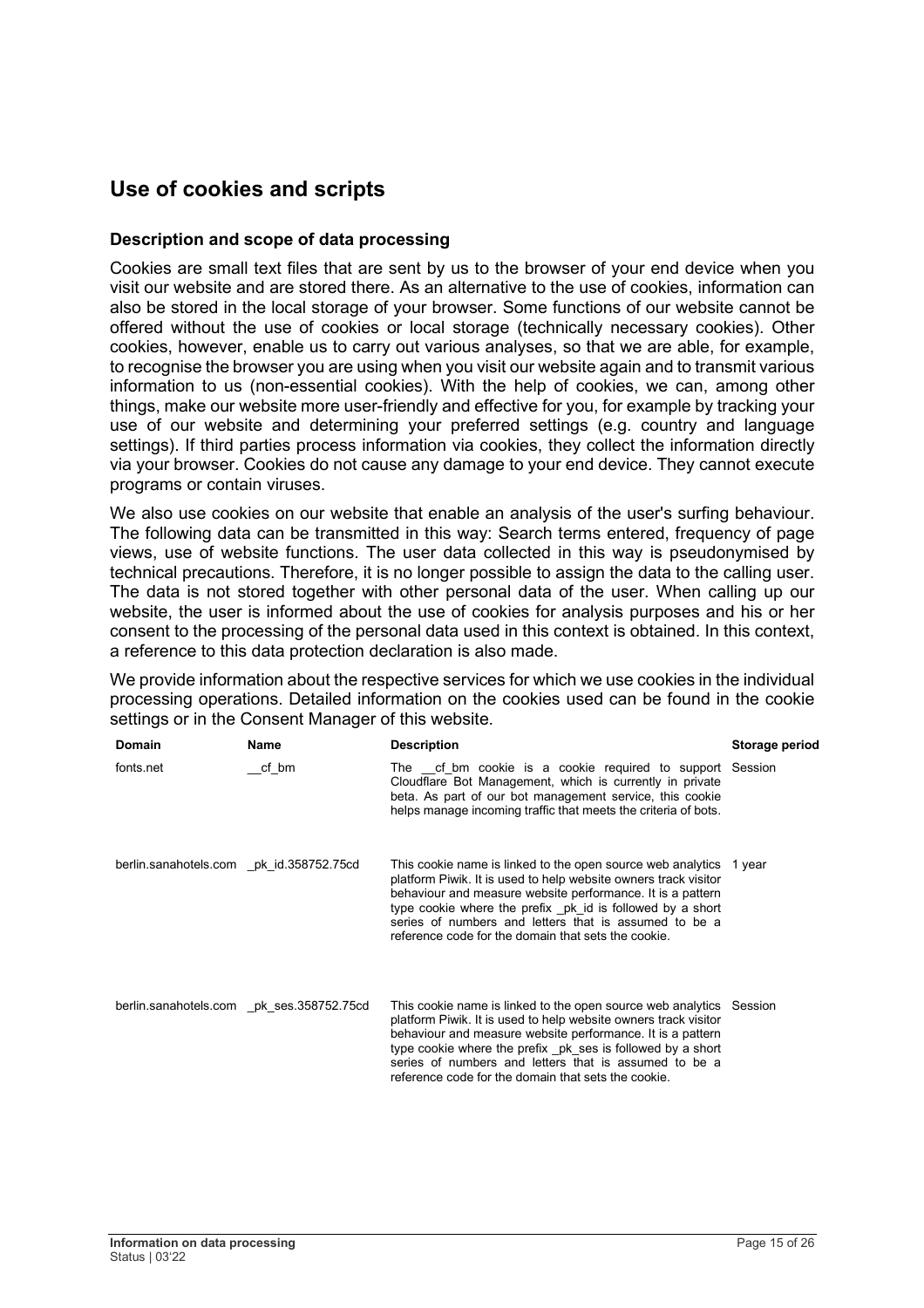#### **Legal basis for data processing**

The legal basis for the processing of personal data using technically necessary cookies is our legitimate interest in data processing.

The legal basis for the processing of personal data using cookies for analysis purposes is the existence of a relevant consent of the user.

#### **Purpose of the data processing**

The purpose of using technically necessary cookies is to simplify the use of websites for users. Some functions of our website cannot be offered without the use of cookies. For these, it is necessary that the browser is recognised even after a page change. The user data collected through technically necessary cookies are not used to create user profiles.

Analysis cookies are used to improve the quality of our website and its content. Through the analysis cookies, we learn how the website is used and can thus constantly optimise our offer.

#### **Duration of storage, possibility of objection and elimination**

Cookies are stored on the user's computer and transmitted from it to our site. Therefore, you as a user also have full control over the use of cookies. By changing the settings in your internet browser, you can deactivate or restrict the transmission of cookies. Cookies that have already been stored can be deleted at any time. This can also be done automatically. If cookies are deactivated for our website, it may no longer be possible to use all the functions of the website to their full extent.

### **Use of analysis and tracking tools**

#### **Google Analytics**

Our website uses Google Analytics, a web analytics service provided by Google, Inc. ("Google"). Google Analytics uses "cookies", which are text files placed on your computer, to help the website analyse how users use the site. The information generated by the cookies about the use of this website by the users is usually transmitted to a Google server in the USA and stored there. In the event that IP anonymisation is activated on this website, however, Google will truncate the user's IP address beforehand within member states of the European Union or in other contracting states to the Agreement on the European Economic Area. Only in exceptional cases will the full IP address be transmitted to a Google server in the USA and shortened there. IP anonymisation is active on this website.

On behalf of the operator of this website, Google will use this information for the purpose of evaluating the use of the website by users, compiling reports on website activity and providing other services relating to website activity and internet usage to the website operator. The IP address transmitted by your browser as part of Google Analytics will not be merged with other Google data.

Users may refuse the use of cookies by selecting the appropriate settings on their browser, however please note that if you do this you may not be able to use the full functionality of this website. Users may also prevent the collection of data generated by the cookie and relating to their use of the website (including their IP address) by Google and the processing of this data by Google by downloading and installing the browser plugin available at the following link.

As an alternative to the browser add-on or within browsers on mobile devices, please click this link to prevent the collection by Google Analytics within this website in the future. This will place an opt-out cookie on your device. If you delete your cookies, you must click this link again.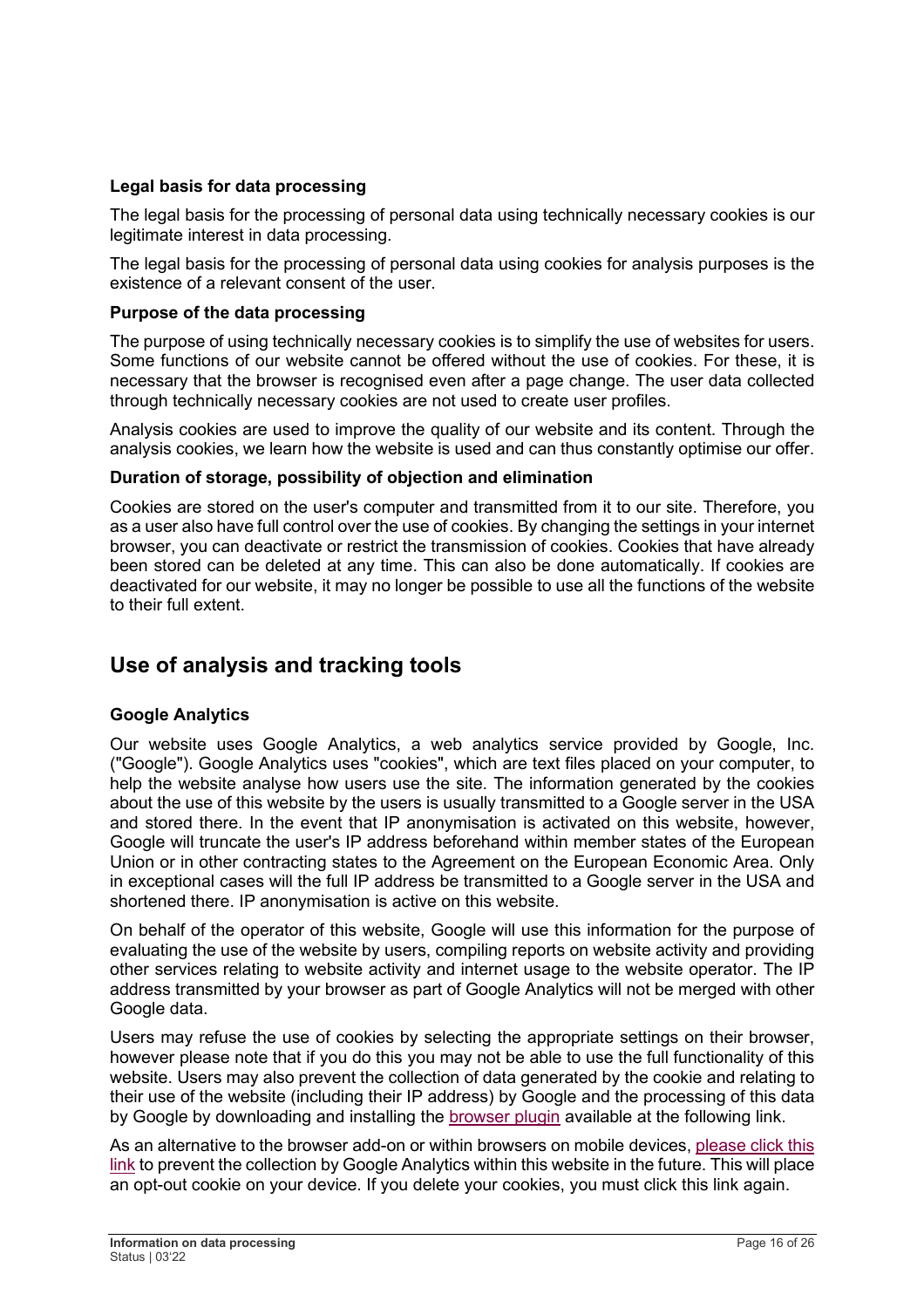#### **Matomo**

We use Matomo (formerly Piwik) for web analytics, a service provided by InnoCraft Ltd, 150 Willis St, 6011 Wellington, New Zealand, NZBN 6106769, ("Matomo") using cookie technology. The protection of your data is important to us, which is why we have additionally configured Matomo in such a way that your IP address is only recorded in abbreviated form. We therefore process your personal usage data anonymously. It is not possible for us to draw any conclusions about your person. You can find further information in the Matomo privacy policy.

#### **Facebook Pixel**

We use Facebook Pixel from Meta Platforms Ireland Limited, 4 Grand Canal Square, Grand Canal Harbour, Dublin 2, Ireland, to create so-called Custom Audiences, i.e. to segment groups of visitors to our online offering, to determine conversion rates and to subsequently optimise these. This happens in particular when you interact with advertisements that we have placed with Meta Platforms Ireland Limited.

We process your data using Facebook Pixel for the purpose of optimising our website and for marketing purposes based on your consent in the Consent Manager.

The concrete storage period of the processed data cannot be influenced by us, but is determined by Meta Platforms Ireland Limited. Further information can be found in the privacy policy for Facebook Pixel.

#### **Soy Pixel**

We use Sojern Pixel from Sojern, Inc., 255 California Street Suite 1000 San Francisco, CA 94111, United States, to create so-called Custom Audiences, i.e. to segment groups of visitors to our online offering, to determine conversion rates and to subsequently optimise these. This happens in particular when you interact with advertisements that we have placed with Sojern, Inc.

We process your data using Sojern Pixel for the purpose of optimising our website and for marketing purposes based on your consent via the Consent Manager.

The specific storage period of the processed data cannot be influenced by us, but is determined by Sojern, Inc. Further information can be found in the privacy policy for Sojern Pixel.

### **Use of Google services**

#### **Google Tag Manager**

We use Google Tag Manager provided by Google Ireland Limited, Gordon House, Barrow Street, Dublin 4, Ireland. Google Tag Manager is used to manage website tags through one interface and allows us to control the exact integration of services on our website

This allows us to flexibly integrate additional services to evaluate user access to our website.

The use of Google Tag Manager is based on our legitimate interests, i.e. interest in optimising our services.

The concrete storage period of the processed data cannot be influenced by us, but is determined by Google Ireland Limited. Further information can be found in the privacy policy for Google Tag Manager.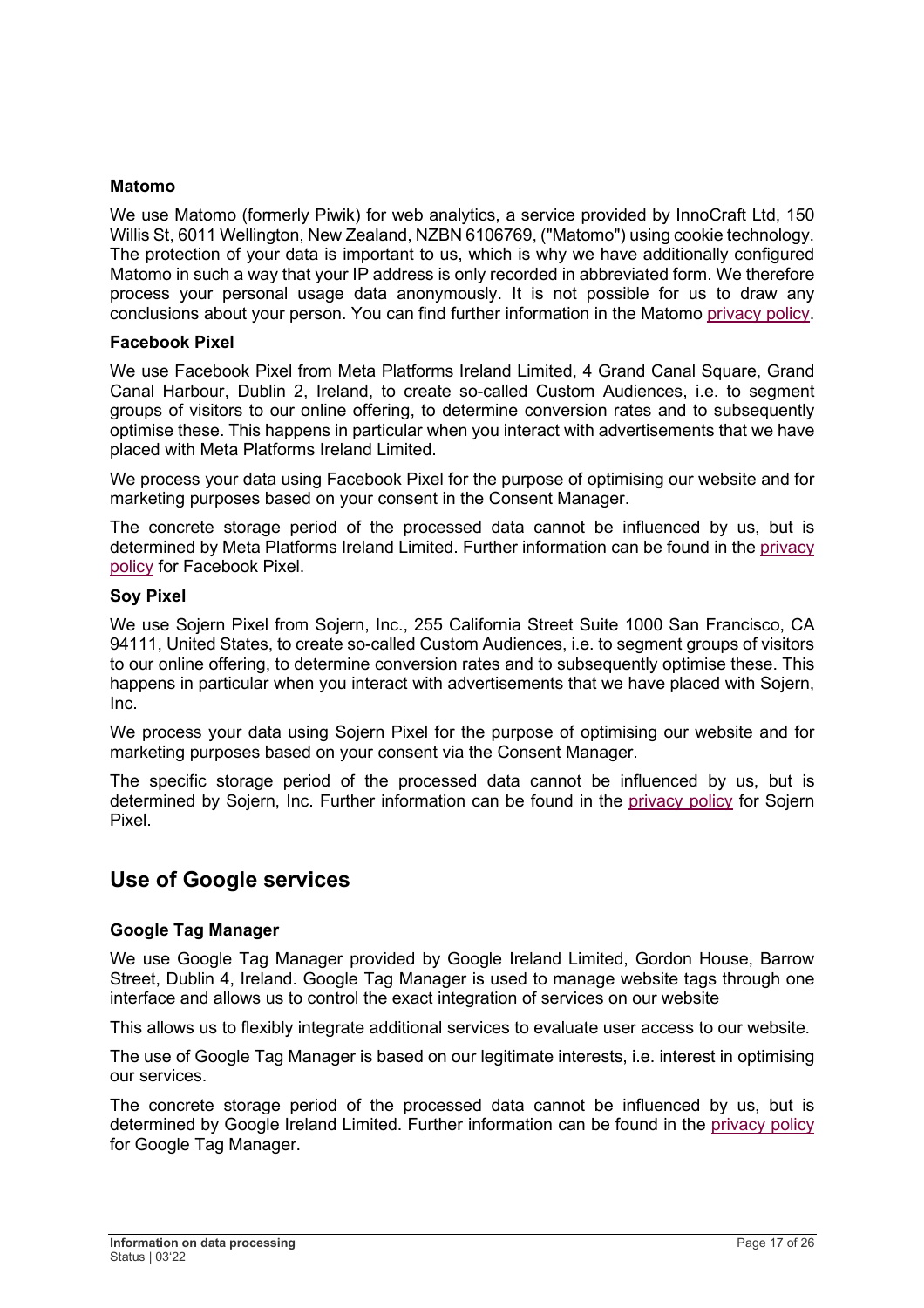### **Deactivation of Google advertising**

(http://www.google.com/privacy\_ads.html) or on the deactivation page of the Network Advertising Initiative (http://www.networkadvertising.org/managing/opt\_out.asp).

#### **Google DoubleClick**

We have integrated components of DoubleClick by Google on our website. DoubleClick is a brand of Google, under which mainly special online marketing solutions are marketed to advertising agencies and publishers. DoubleClick by Google transfers data to the DoubleClick server with each impression as well as with clicks or other activities.

Each of these data transfers triggers a cookie request to the browser of the data subject. If the browser accepts this request, DoubleClick sets a cookie in your browser.

DoubleClick uses a cookie ID, which is required to process the technical procedure. The cookie ID is required, for example, to display an advertisement in a browser. DoubleClick can also use the cookie ID to record which advertisements have already been displayed in a browser in order to avoid duplicate placements. Furthermore, the cookie ID enables DoubleClick to record conversions. Conversions are recorded, for example, if a DoubleClick advertisement has previously been displayed to a user and the user subsequently makes a purchase on the advertiser's website using the same internet browser.

A DoubleClick cookie does not contain any personal data, but may contain additional campaign identifiers. A campaign identifier serves to identify the campaigns with which you have already been in contact on other websites. As part of this service, Google obtains knowledge of data that Google also uses to generate commission statements. Among other things, Google can track that you have clicked on certain links on our website. In this case, your data will be passed on to the operator of DoubleClick, Google Ireland Limited, Gordon House, Barrow Street, Dublin 4, Ireland. Further information and the applicable data protection provisions of DoubleClick by Google can be found at https://policies.google.com/privacy.

We process your data with the help of the Double-Click cookie for the purpose of optimising and displaying advertising based on your consent. You give your consent by setting the use of cookies (cookie banner / Consent Manager), with which you can also declare your revocation at any time with effect for the future in accordance with Art. 7 (3) GDPR. The cookie is used, among other things, to place and display user-relevant advertising and to create reports on advertising campaigns or to improve them. Furthermore, the cookie is used to avoid multiple displays of the same advertisement. Each time you call up one of the individual pages of our website on which a DoubleClick component has been integrated, your browser is automatically prompted by the respective DoubleClick component to transmit data to Google for the purpose of online advertising and the settlement of commissions. There is no legal or contractual obligation to provide your data. If you do not give us your consent, it will be possible to visit our website without restriction, but not all functions may be fully available.

The concrete storage period of the processed data cannot be influenced by us, but is determined by Google Ireland Limited. Further information can be found in the privacy policy for Google DoubleClick.

#### **Google Ads**

We have integrated Google Ads on our website. Google Ads is a service provided by Google Ireland Limited to display targeted advertising to users. Google Ads uses cookies and other browser technologies to analyse user behaviour and recognise users.

Google Ads collects information about visitor behaviour on various websites. This information is used to optimise the relevance of advertising. Furthermore, Google Ads delivers targeted advertising based on behavioural profiles and geographical location. Your IP address and other identifiers such as your user agent are transmitted to the provider.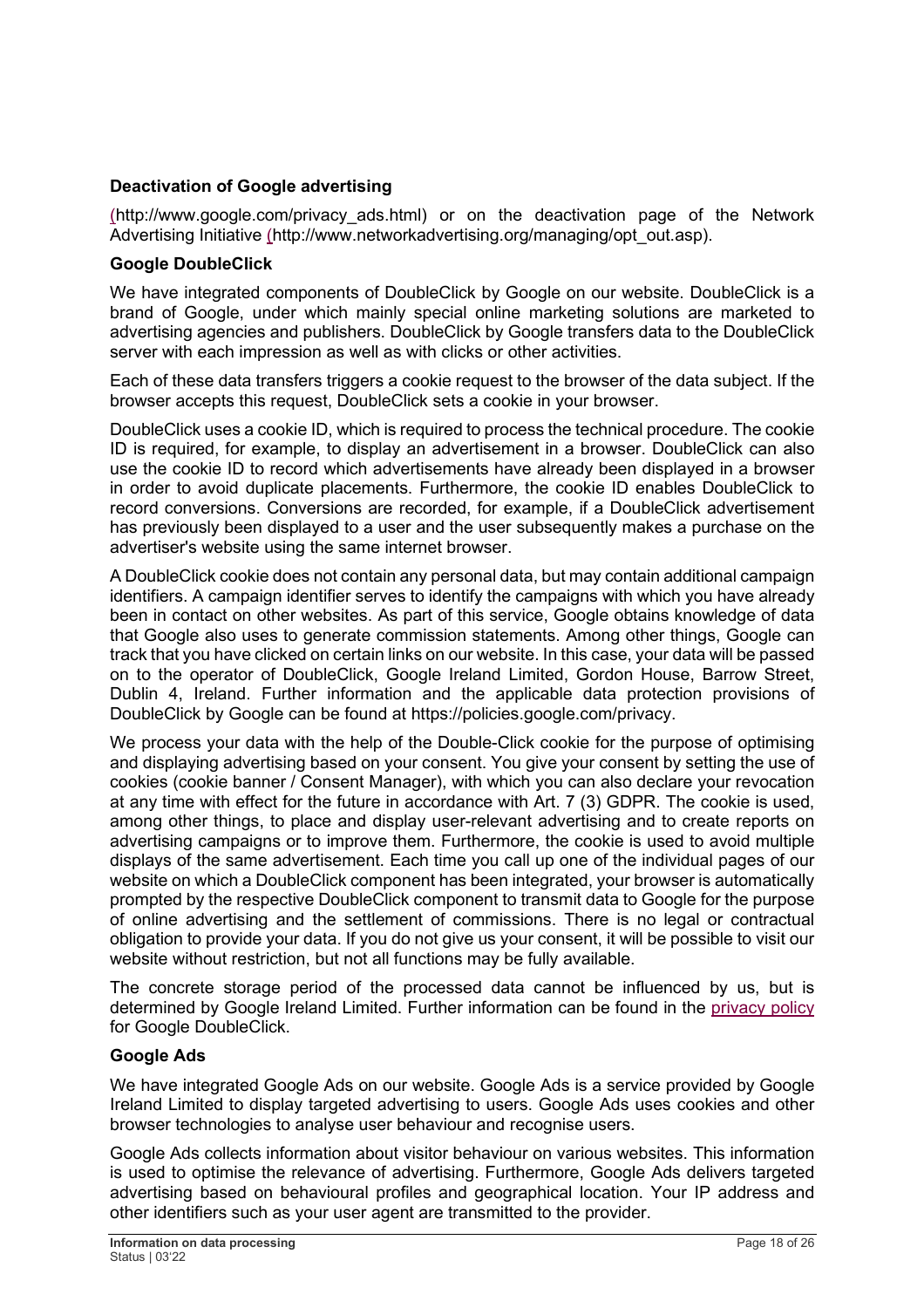If you are registered with a Google Ireland Limited service, Google Ads can associate the visit with your account. Even if you are not registered with Google Ireland Limited or have not logged in, it is possible that the provider will find out and store your IP address and other identifying features.

In this case, your data will be passed on to the operator of Google Ads, Google Ireland Limited, Gordon House, Barrow Street, Dublin 4, Ireland.

We process your data with the help of Google Ads for the purpose of optimising our website and for marketing purposes based on your consent.

The concrete storage period of the processed data cannot be influenced by us, but is determined by Google Ireland Limited. Further information can be found in the privacy policy for Google Ads.

### **Google CDN**

We use Google CDN to properly deliver the content of our website. Google CDN is a service of Google Ireland Limited, which acts as a content delivery network (CDN) on our website.

A CDN helps to provide content of our online offer, in particular files such as graphics or scripts, more quickly with the help of regionally or internationally distributed servers. When you access this content, you establish a connection to servers of Google Ireland Limited, Gordon House, Barrow Street, Dublin 4, Ireland, whereby your IP address and possibly browser data such as your user agent are transmitted. This data is processed exclusively for the above-mentioned purposes and to maintain the security and functionality of Google CDN.

The use of the Content Delivery Network is based on our legitimate interests, i.e. interest in a secure and efficient provision and optimisation of our online offer.

The concrete storage period of the processed data cannot be influenced by us, but is determined by Google Ireland Limited. Further information can be found in the privacy policy for Google CDN.

#### **Google Fonts**

We use Google Fonts from Google Ireland Limited, Gordon House, Barrow Street, Dublin 4, Ireland, as a service to provide fonts for our online offer. To obtain these fonts, you establish a connection to servers of Google Ireland Limited, whereby your IP address is transmitted.

The use of Google Fonts is based on our legitimate interests, i.e. interest in a uniform provision and optimisation of our online offer.

The concrete storage period of the processed data cannot be influenced by us, but is determined by Google Ireland Limited. Further information can be found in the privacy policy for Google Fonts.

#### **Google reCAPTCHA**

We have integrated components of Google reCAPTCHA on our website. Google reCAPTCHA is a service of Google Ireland Limited and enables us to distinguish whether a contact request originates from a natural person or is automated by means of a program. When you access this content, you establish a connection to servers of Google Ireland Limited, Gordon House, Barrow Street, Dublin 4, Ireland, whereby your IP address and possibly browser data such as your user agent are transmitted. Furthermore, Google reCAPTCHA records the user's browsing time and mouse movements in order to distinguish automated requests from human ones. This data is processed exclusively for the above-mentioned purposes and to maintain the security and functionality of Google reCAPTCHA.

The service is used on the basis of our legitimate interests, i.e. for protection when submitting forms.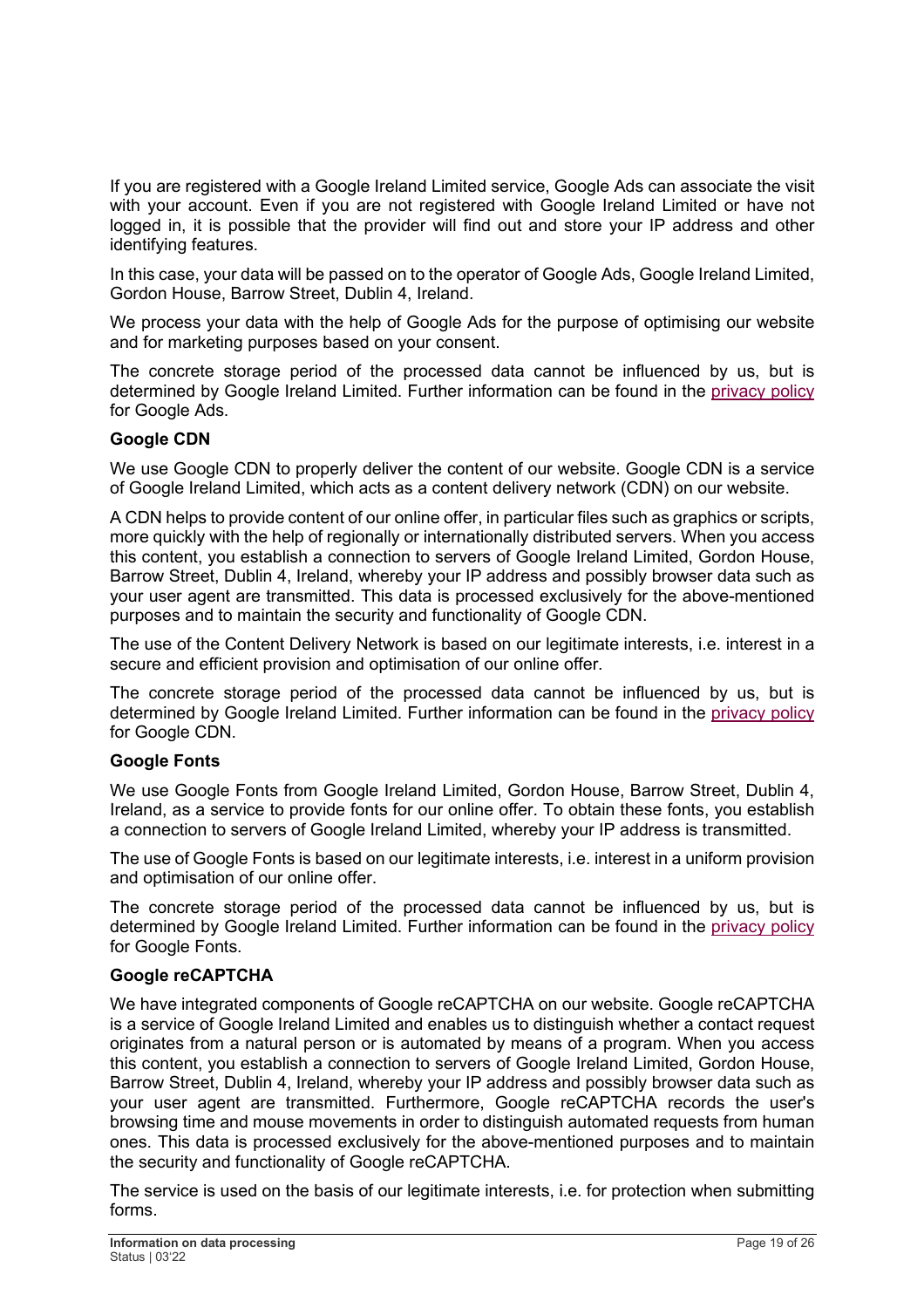The specific storage period of the processed data cannot be influenced by us, but is determined by Google Ireland Limited. Further information can be found in the privacy policy for Google reCAPTCHA.

#### **Google Services**

We use Google Services from Google Ireland Limited, Gordon House, Barrow Street, Dublin 4, Ireland, to access additional services and data from Google Ireland Limited. This involves a transfer of your IP address to Google Ireland Limited. Please note that there is a separate section in this privacy policy for each additional service we use from Google Ireland Limited.

The use of Google Services is based on our legitimate interests, i.e. interest in optimising our online offer.

The concrete storage period of the processed data cannot be influenced by us, but is determined by Google Ireland Limited. Further information can be found in the privacy policy for Google Services.

#### **Google Maps**

This website uses Google Maps API, a mapping service provided by Google Inc. ("Google"), to display an interactive map and to create directions. Google Maps is operated by Google Inc, 1600 Amphitheatre Parkway, Mountain View, CA 94043, USA.

By using Google Maps, information about your use of this website (including your IP address) may be transmitted to a Google server in the USA and stored there. Google may transfer the information obtained through Maps to third parties where required to do so by law, or where such third parties process the information on Google's behalf.

Google will not associate your IP address with any other data held by Google. It is nevertheless technically possible that Google could identify at least individual users on the basis of the data received. It is possible that personal data and personality profiles of users of the website could be processed by Google for other purposes over which we have and can have no control.

The legal basis for the use of Google Maps is our legitimate interest in data processing.

The purpose of using Google Maps is to show the user our location on the website and to give him the possibility to determine different directions via the services of Google Maps.

You have the option of deactivating the Google Maps service and thus preventing the transfer of data to Google by deactivating JavaScript in your browser. However, we would like to point out that in this case you will not be able to use the map display on our website.

# **Use of social media plugins**

The use of social media plugins is in the interest of an appealing presentation and expansion of our online offers. This constitutes a legitimate interest within the meaning of Art. 6 para. 1 lit. f GDPR.

### **Use of Facebook plugins**

Plugins of the social network **Facebook,** 1601 South California Avenue, Palo Alto, CA 94304, USA are integrated on our pages. You can recognise the plugins by the logo on our page. You can find an overview of the plugins here.

We have no influence on the data collection and further processing by Facebook. Furthermore, it is not apparent to us to what extent, where and for how long the data is stored, to what extent Facebook complies with existing deletion obligations, what evaluations and links are made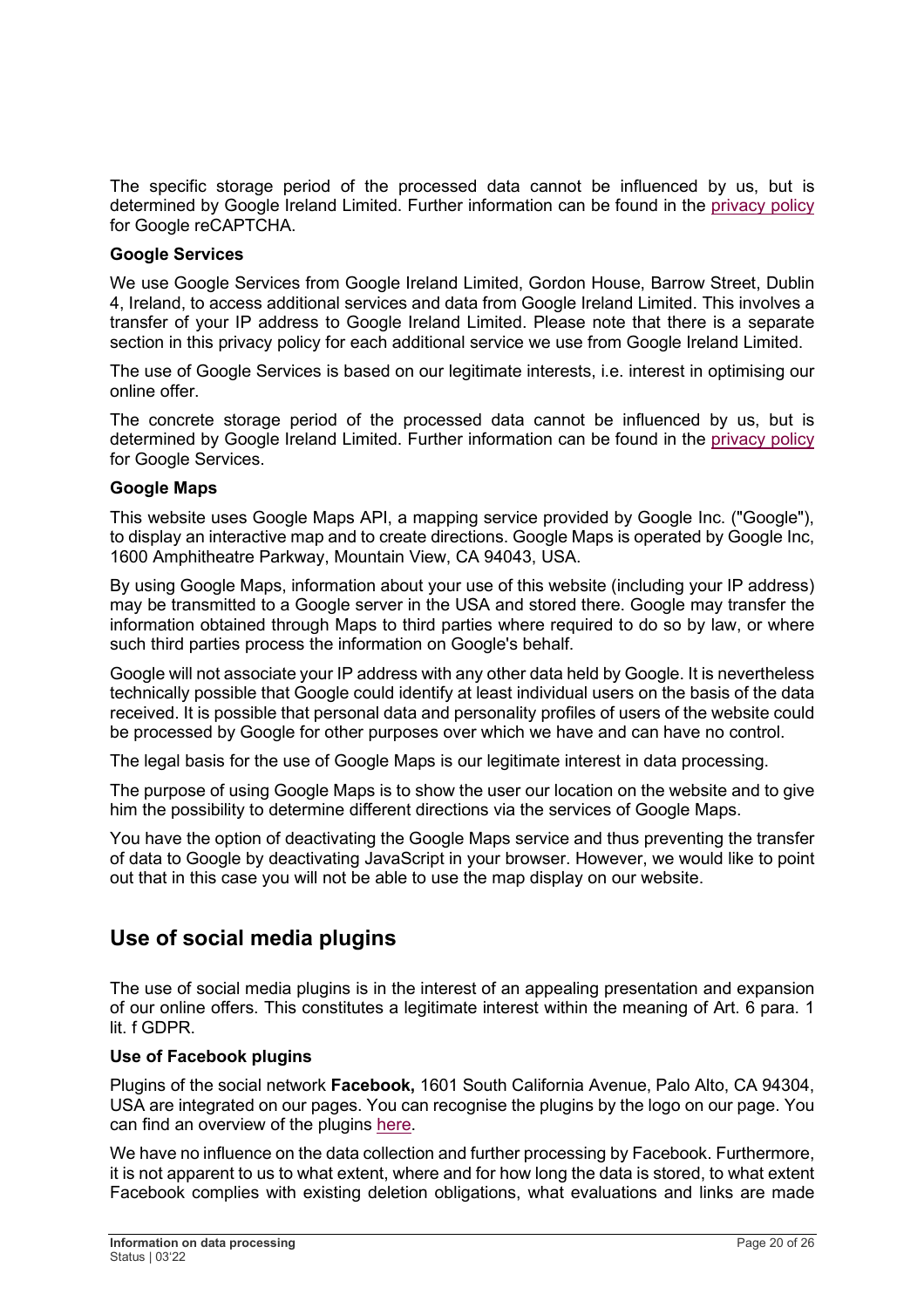with the data and to whom the data is passed on. If you would like to avoid Facebook processing personal data that you have transmitted to us, please contact us by other means.

You can find more information on this in Facebook's privacy policy. If you do not want Facebook to be able to assign your visit to our pages to your user account, please log out of your respective user account!

#### **Facebook fan page**

On our Facebook fan page at: https://www.facebook.com/SANABerlinHotel/ we use plugins from the provider Facebook.com, which are provided by the company Facebook Inc., 1601 S. California Avenue, Palo Alto, CA 94304 in the USA.

By using the fan page, data is forwarded to the Facebook servers, which contain information about your visits to our fan page. For logged-in users, this results in the usage data being assigned to their personal Facebook account. As soon as you actively use the Facebook plugin as a logged-in Facebook user, e.g. by clicking on the "Facebook" logo or using the comment function, this data is transferred to your Facebook account and published. You can only avoid this by logging out of your Facebook account first.

We do not know exactly what data Facebook stores and uses. As a user of the fan page, you must therefore expect that Facebook also stores your actions on the fan page without gaps.

Otherwise, the General Terms of Use of Facebook Ireland Limited, Hanover Reach, 5-7 Hanover Quay, Dublin 2, Ireland apply.

The legal basis for this data processing is Art. 6 para. 1 lit. a, f) GDPR.

Every person depicted as well as other third parties have the possibility to object to the publication of their personal data (photos) at any time. We have set up the e-mail address datenschutz@sanahotels.com for this purpose. The right to object applies in particular to the publication of pictures for the future.

It can always happen that we accidentally publish pictures of people where no consent has been given. If publication is not desired, we will immediately do everything possible to comply with your right. In the case of group pictures, we reserve the right to distort faces.

#### **Use of Instagram plugins**

The "Instagram button" is used on this website. When you access this website, your browser establishes a connection to servers of the social network Instagram, offered by **Instagram Inc,**  1601 Willow Road, Menlo Park, CA, 94025, USA.

When you visit our pages, a direct connection is established between your browser and the Instagram server via the plugin. Instagram thereby receives the information that you have visited our site with your IP address. If you click the Instagram button while you are logged into your Instagram account, you can link the content of our pages on your Instagram profile. This enables Instagram to associate your visit to our pages with your user account. We would like to point out that we, as the provider of the pages, have no knowledge of the content of the transmitted data or its use by Instagram.

For more information, please see Instagram's privacy policy.

# **LinkedIn Insight Tag**

We use LinkedIn Insight-Tag from LinkedIn Corporation, Sunnyvale, California, US, to create target groups, segment visitor groups of our online offer, determine conversion rates and subsequently optimise them. This happens in particular when you interact with advertisements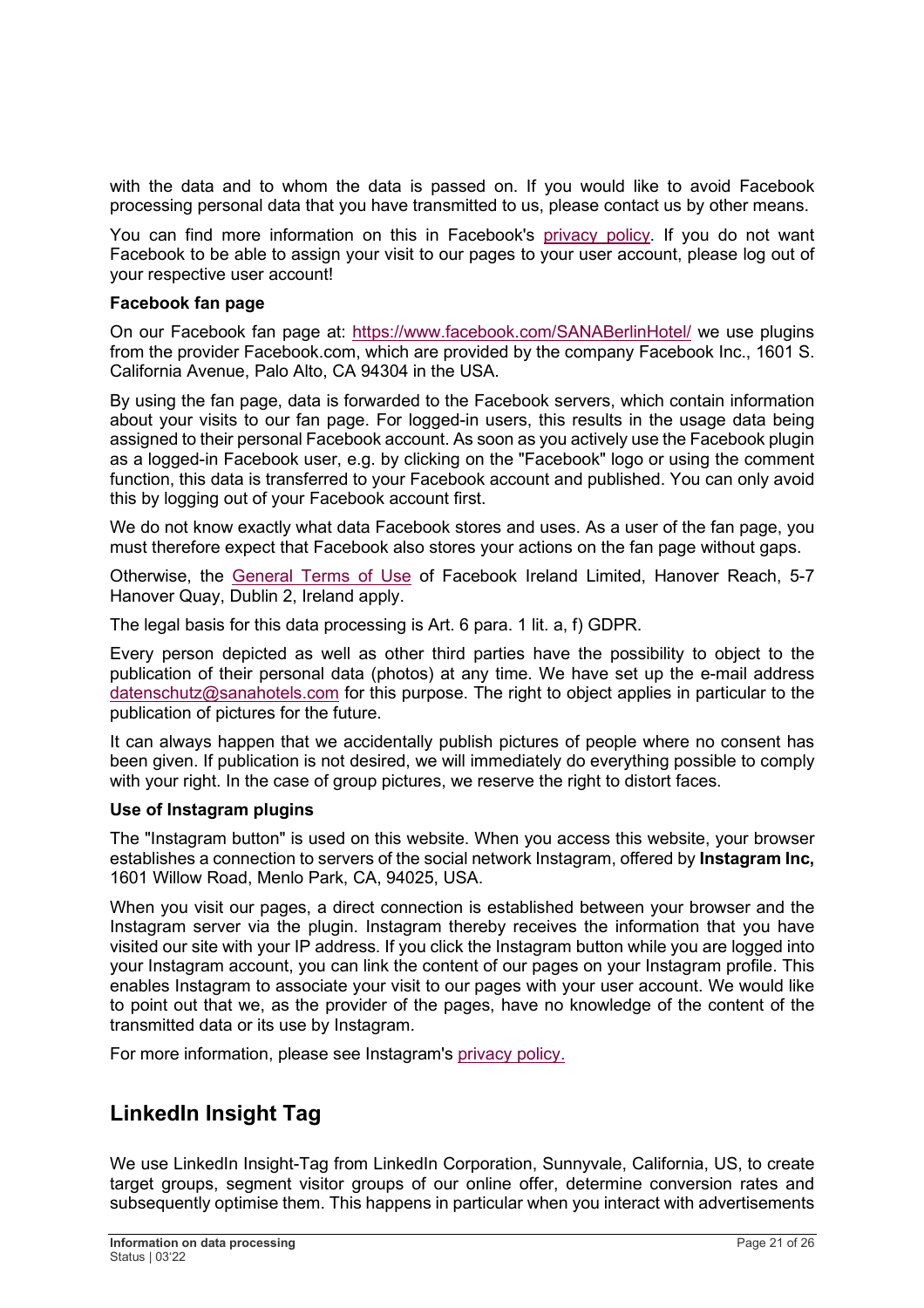that we have placed with LinkedIn Corporation. For this purpose, LinkedIn Corporation offers retargeting for website visitors in order to display targeted advertising outside of our website.

LinkedIn Insight tag collects data about visits to our website, including URL, referrer URL, IP address, device and browser properties (user agent) and timestamp. This data is used to present anonymised reports on website audience and ad performance.

We process your data using LinkedIn Insight Tag for the purpose of optimising our website and for marketing purposes based on your consent via the Consent Manager.

The concrete storage period of the processed data cannot be influenced by us, but is determined by LinkedIn Corporation. Further information can be found in the privacy policy for LinkedIn Insight-Tag.

# **LinkedIn Ads**

We have integrated LinkedIn Ads on our website. LinkedIn Ads is a service provided by LinkedIn Corporation that displays targeted advertising to users. LinkedIn Ads uses cookies and other browser technologies to analyse user behaviour and recognise users. LinkedIn Ads collects information about visitor behaviour on various websites. This information is used to optimise the relevance of the advertising. Furthermore, LinkedIn Ads delivers targeted advertising based on behavioural profiling and geographic location. Your IP address and other identifiers such as your user agent are transmitted to the provider. In this case, your data is passed on to the operator of LinkedIn Ads, LinkedIn Corporation, Sunnyvale, California, US.

Web tracking technologies are used to create pseudonymised user profiles. These profiles cannot be linked to you as a natural person, but are used, for example, for segmentation when displaying advertisements.

We process data using LinkedIn Ads for the purpose of optimising our advertising campaigns and for marketing purposes based on your consent via the Consent Manager.

The concrete storage period of the processed data cannot be influenced by us, but is determined by LinkedIn Corporation. Further information can be found in the privacy policy for LinkedIn Ads.

# **Fast Fonts (Monotype)**

We use Fast Fonts from Monotype Imaging Inc, 600 Unicorn Park Drive, Woburn, Massachusetts 01801 USA, as a service to provide fonts for our online offering. To obtain these fonts, you establish a connection to Monotype Imaging Inc. servers, whereby your IP address is transmitted.

The use of Fast Fonts is based on our legitimate interests, i.e. interest in a uniform provision and optimisation of our online offer.

The specific storage period of the processed data cannot be influenced by us, but is determined by Monotype Imaging Inc. Further information can be found in the data protection declaration for Fast Fonts.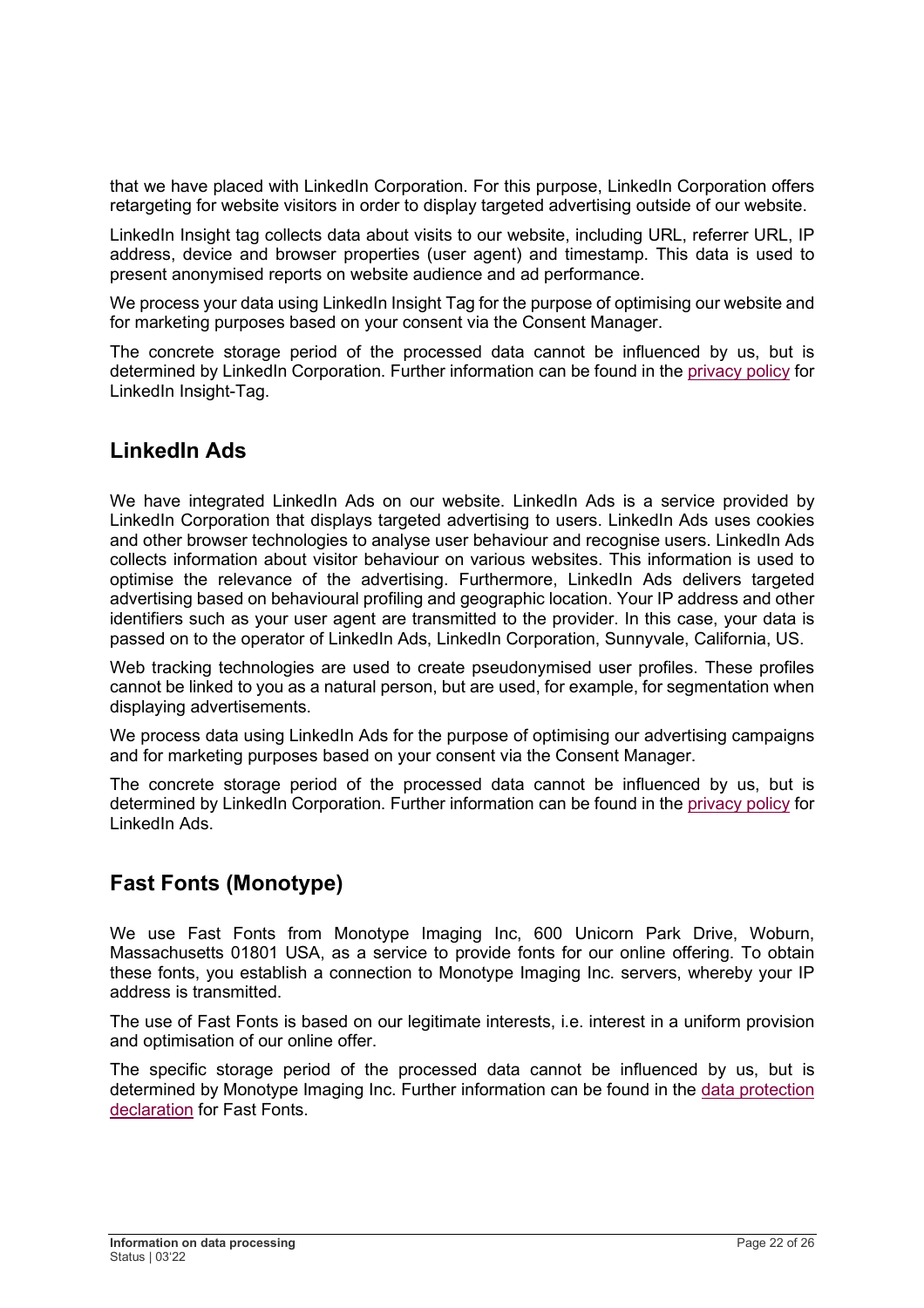# **ReviewPro**

We have integrated ReviewPro components on our website. ReviewPro is a rating service that allows users to rate our services. If you rate our services, data about the service used may be transmitted to Review Rank, S.A. to verify authenticity. ReviewPro enables us to obtain content such as ratings directly from Review Rank, S.A. and display it on our website. For this purpose, your current IP address is usually transmitted to the service.

Furthermore, ReviewPro stores information by means of cookies in order to find out which online offers have been visited. In this case, your data is passed on to the operator of ReviewPro, Review Rank, S.A., C/Aribau 240, 6-M, 08006 Barcelona, Spain.

ReviewPro is used on the basis of Art. 6 para. 1 lit. f. GDPR to inform users about the quality of our services. If the user consents to the processing of his data, the legal basis for the processing is Art. 6 para. 1 lit. a. GDPR.

The specific storage period of the processed data cannot be influenced by us, but is determined by Review Rank, S.A.. Further information can be found in the data protection declaration for ReviewPro.

# **THE HOTELS NETWORK**

We have integrated THE HOTELS NETWORK on our website. THE HOTELS NETWORK is a service provided by THE HOTELS NETWORK, S.L., Av. Diagonal, 439, 3º-1ª, 08036 Barcelona, Spain. We use THE HOTELS NETWORK to accept reservations and measure their success.

THE HOTELS NETWORK uses cookies and other browser technologies to analyse user behaviour, recognise users and increase direct bookings. This information is used, among other things, to compile reports on website activity.

Furthermore, THE HOTELS NETWORK enables us to make direct bookings via our website. Your IP address and other identification features such as your user agent are transmitted to the provider.

The service is used for the purpose of optimising our website and for marketing purposes based on your consent via the Consent Manager.

The specific storage period of the processed data cannot be influenced by us, but is determined by THE HOTELS NETWORK, S.L.. Further information can be found in the privacy policy for THE HOTELS NETWORK.

# **Bing Ads**

We have integrated Bing Ads on our website. Bing Ads is a service provided by Microsoft Corporation to display targeted advertising to users. Bing Ads uses cookies and other browser technologies to analyse user behaviour and recognise users.

Bing Ads collects information about visitor behaviour on various websites. This information is used to optimise the relevance of advertising. Furthermore, Bing Ads delivers targeted advertising based on behavioural profiling and geographic location. The provider is provided with your IP address and other identifiers such as your user agent.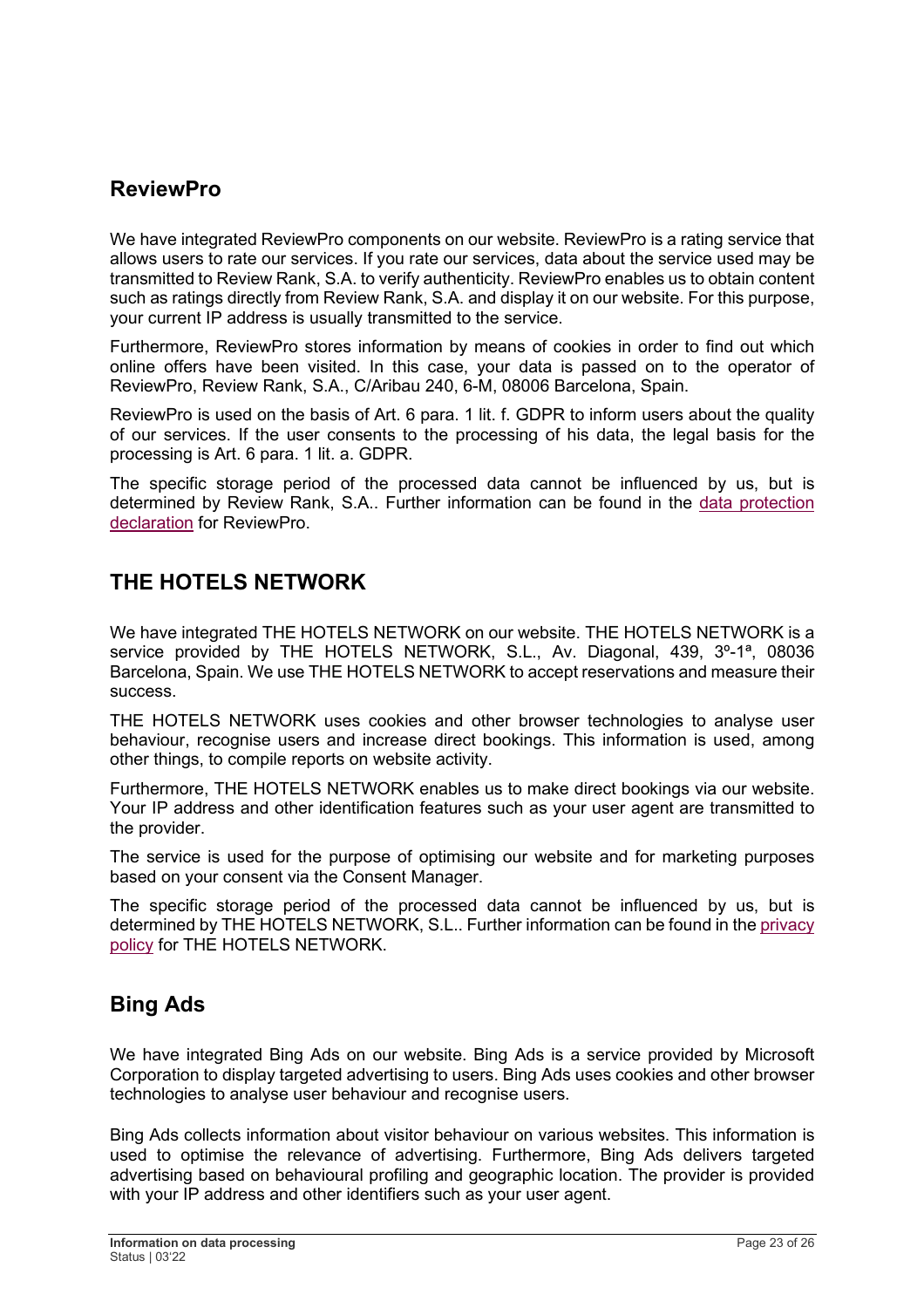In this case, your data will be passed on to the operator of Bing Ads, Microsoft Corporation, One Microsoft Way Redmond, WA 98052-6399, United States.

We process your data using Bing Ads for the purpose of optimising our website and for marketing purposes based on your consent in the Consent Manager.

The specific storage period of the processed data cannot be influenced by us, but is determined by Microsoft Corporation. Further information can be found in the privacy policy for Bing Ads.

### **Yandex Maps**

We use the map service Yandex Maps to create directions. Yandex Maps is a service of Yandex LLC, which displays a map on our website.

When you access this content on our website, you establish a connection to servers of Yandex LLC, Moscow, Moscow City, RU, whereby your IP address and possibly browser data such as your user agent are transmitted. This data is processed exclusively for the above-mentioned purposes and to maintain the security and functionality of Yandex Maps.

Yandex Maps is used for the purpose of optimising our website to make it easier for you to find named locations on the website, based on your consent in the Consent Manager.

The specific storage period of the processed data cannot be influenced by us, but is determined by Yandex LLC. Further information can be found in the privacy policy for Yandex Maps.

### **Cloudflare CDN**

We use Cloudflare CDN to properly deliver the content of our website. Cloudflare CDN is a service of Cloudflare, Inc. which acts as a content delivery network (CDN) on our website.

A CDN helps to provide content of our online offer, in particular files such as graphics or scripts, more quickly with the help of regionally or internationally distributed servers. When you access this content, you establish a connection to servers of Cloudflare, Inc., whereby your IP address and possibly browser data such as your user agent are transmitted. This data is processed exclusively for the above-mentioned purposes and to maintain the security and functionality of Cloudflare CDN.

The use of the Content Delivery Network is based on our legitimate interests, i.e. interest in a secure and efficient provision and optimisation of our online offer.

The concrete storage period of the processed data cannot be influenced by us, but is determined by Cloudflare, Inc. Further information can be found in the privacy policy for Cloudflare CDN.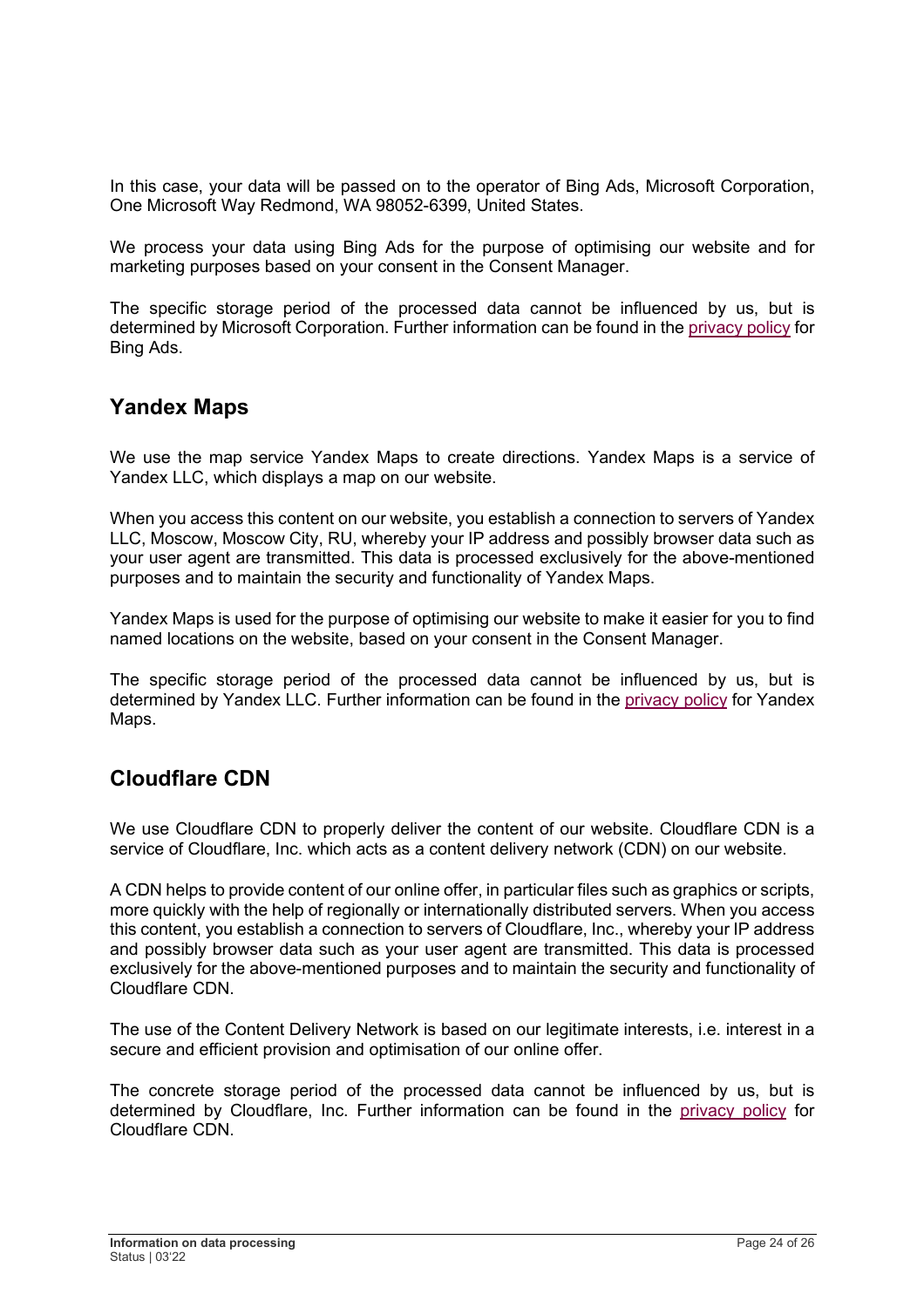# **Protection of minors**

This service is mainly aimed at adults. We do not currently market any specific areas for children. Accordingly, we do not knowingly collect age-identifying information, nor do we knowingly collect personal information from children under the age of 16. However, we caution all visitors to our website under the age of 16 not to disclose or provide any personally identifiable information through our service. In the event that we discover that a child under the age of 16 has provided us with personal information, we will delete the child's personal information from our files to the extent technically feasible.

# **Rights of the data subject**

If your personal data is processed, you are a data subject within the meaning of the GDPR and you have the following rights vis-à-vis the controller:

- You have a **right to information** about the personal data stored about you, about the purposes of processing, about any transfers to other bodies and about the duration of storage.
- If data is inaccurate or no longer necessary for the purposes for which it was collected, you may request that it be **corrected, erased** or **restricted from** processing. Where provided for in the processing procedures, you may also consult your data yourself and correct them if necessary.
- Should grounds against the processing of your personal data arise from your particular personal situation, you may, insofar as the **processing** is based on a legitimate interest, **object to it**. The controller shall no longer process the personal data concerning you unless it can demonstrate compelling legitimate grounds for the processing which override your interests, rights and freedoms, or the processing serves the purpose of asserting, exercising or defending legal claims.
- If the personal data concerning you is processed for the purpose of **direct marketing**, you have the right to object at any time to the processing of personal data concerning you for the purpose of such marketing; this also applies to **profiling** insofar as it is related to such direct marketing. If you object to the processing for direct marketing or profiling purposes, the personal data concerning you will no longer be processed for these purposes.

You have the right to **revoke your declaration of consent under data protection law at any time**. The revocation of consent does not affect the lawfulness of the processing carried out on the basis of the consent until the revocation.

If you have any questions about your rights and how to exercise them, please contact the data controller or the data protection officer.

# **Right to complain to a supervisory authority**

As a data subject, without prejudice to any other administrative or judicial remedy, you have the right to lodge a complaint with a data protection supervisory authority, in particular in the Member State of your residence or of the place of the alleged infringement, if you consider that the processing of personal data relating to you infringes data protection.